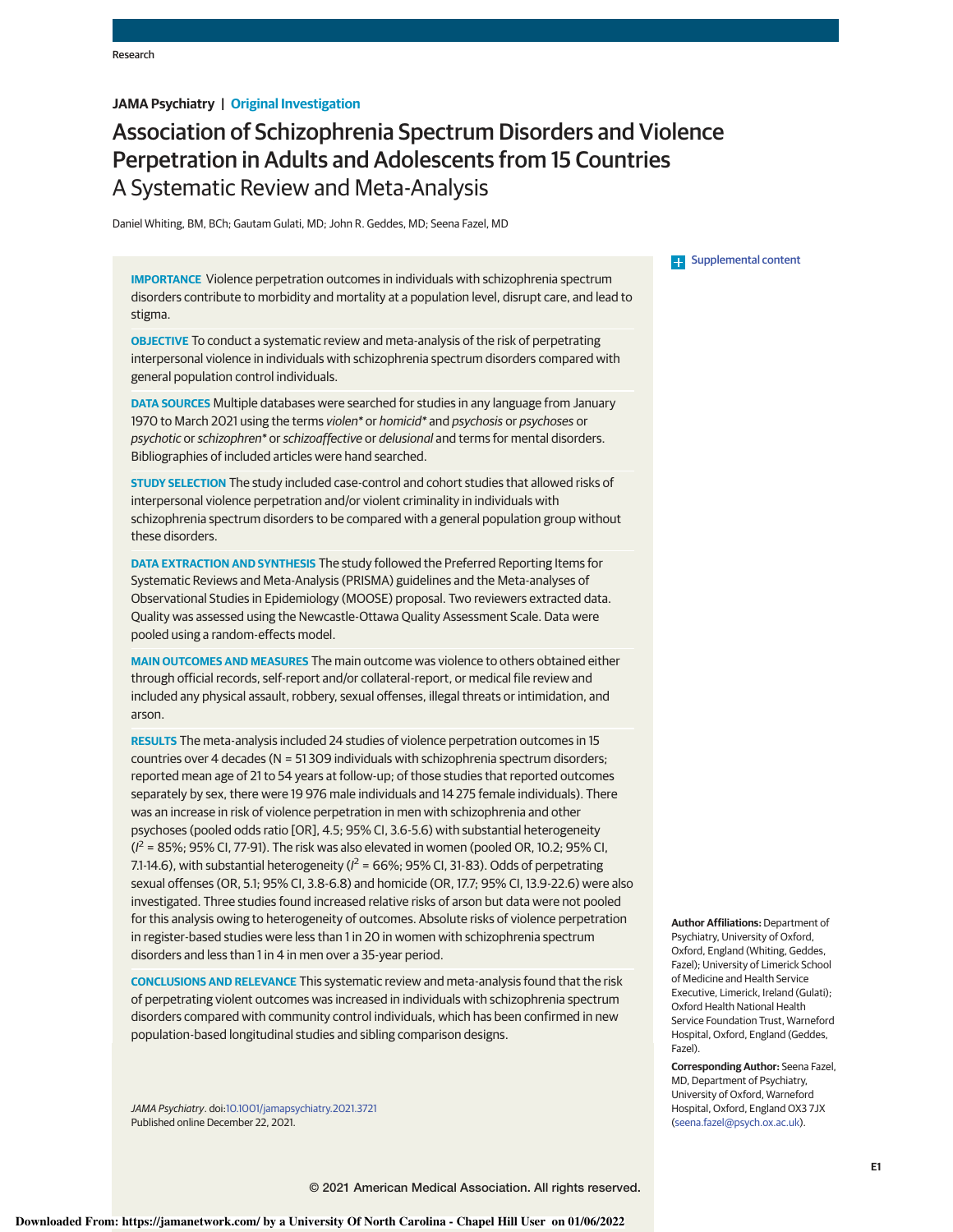S chizophrenia spectrum disorders are associated with a range of adverse outcomes. These include suicide, $1$  premature mortality,<sup>2</sup> experiencing violence<sup>3</sup> and contact with the criminal justice system,<sup>4</sup> and deficits across broader social domains.<sup>5</sup> Perpetration of interpersonal violence is also associated with these diagnoses, an outcome with considerable implications for individuals, families, caregivers, those who experience interpersonal violence, and public services. Examining such associations poses particular challenges. Public perceptions around dangerousness in mental illness can contribute to stigma,<sup>6</sup> and a focus on violence risk may inadvertently increase this. The contribution of mental illness to violent crime is often overstated, such as in media reports on mass shootings,<sup>7</sup> which can bias public perceptions, and such issues have been integral to the appraisal of epidemiological evidence.8However, failure to acknowledge associations with violence perpetration in turn risks leaving clinical needs unmet in psychiatric services. An accurate and balanced understanding of the nuanced association between mental illness and violence perpetration, development of effective prevention, and balanced communication and contextualization of research evidence may be one approach to reducing stigma.

At a population level, violence is a leading cause of premature mortality and morbidity. Public health approaches to tackling violence focus on prevention and delineating modifiable risk factors, such as mental illness, to inform interventions.<sup>9</sup> In schizophrenia spectrum disorders, the public health importance of violence perpetration has been reinforced by recent estimates of its economic impact.<sup>10</sup> Updated and precise estimates of violence perpetration risk are needed to inform prevention in health services.

A previous systematic review<sup>11</sup> identified 20 primary studies from 11 countries that reported a substantial increase in risk of violence perpetration in individualswith schizophrenia compared with people without schizophrenia, and a doubling of risk with substance misuse comorbidity. However, the search period for this review ended in February 2009. Since then, several large population investigations have been conducted.<sup>2,12</sup> These newer studies provide improved approaches to examine confounding, test comorbidities, and allow for examination of additional outcomes. Although other systematic reviews have been conducted,<sup>13,14</sup> to our knowledge, no recent quantitative analyses have integrated these new data. This longer-term perspective provides more precision for risk estimates, subgroup analyses, and meta-regressions. The current study therefore provides an updated systematic review and meta-analysis of the risk of violence perpetration in individuals with schizophrenia spectrum disorders compared with general population control individuals.

## Methods

This study followed the Preferred Reporting Items for Systematic Reviews and Meta-analyses (PRISMA) reporting guideline<sup>15</sup> and the Meta-analysis of Observational Studies in Epidemiology (MOOSE) reporting guideline<sup>16</sup> (eTable 1 in the Supplement). The review was registered on PROSPERO

#### **Key Points**

**Question** What are the absolute and relative risks of perpetrating violence toward others in individuals with schizophrenia spectrum disorders compared with the general population?

**Findings** In this systematic review of 24 studies, the absolute risk of perpetrating violence in a subgroup of register-based studies was less than 1 in 20 in women with schizophrenia spectrum disorders and less than 1 in 4 in men with schizophrenia spectrum disorders over a 35-year period. The elevated relative risk for all violence-perpetration outcomes was higher for women with schizophrenia spectrum disorders than for men with schizophrenia spectrum disorders, but with substantial heterogeneity in the findings.

**Meaning** Violence perpetration outcomes may be an important target for prevention and to reduce stigma in people with schizophrenia spectrum disorders.

(CRD42020224942). Risk of bias was assessed using the Newcastle-Ottawa Quality Assessment Scale.<sup>17</sup>

#### Search Strategy

In a previous review,<sup>11</sup> MEDLINE, Embase, and PsycInfo databases were searched from January 1970 to February 2009. For the update, we searched PubMed, PsycInfo, and Global Health from March 1, 2009, to March 17, 2021. No limits were imposed on country or age range.

#### Eligibility Assessment

Identification of schizophrenia spectrum disorders in included studies was from clinical diagnosis or based on diagnostic criteria. See the eMethods in the Supplement for full eligibility criteria. Applying these criteria, 416 relevant articles were identified from updated searches, 25 of which (reporting on 24 studies) met eligibility criteria (eFigure 1 in the Supplement).

#### Data Extraction

A standardized form was used to extract data on study design, location, last year of follow-up (study period), diagnostic definition, comparison group (including any use of sibling controls), definition and ascertainment of violence, violence perpetration outcomes in individuals with schizophrenia spectrum disorders and control individuals, outcome period, sample size, mean age, and information on comorbid substance misuse, personality disorder, experiencing violence, and treatment. If separate data were available for a range of psychoses, we chose schizophrenia spectrum disorders where possible, including schizophrenia and nonschizophrenia psychoses (ICD-10 codes F20-F29), and excluding affective, drug-induced, and organic psychoses. Where separate data were available for male and female individuals, these were disaggregated for analysis. See the eMethods in the Supplement for details of absolute risk data extraction. Where applicable, authors were contacted for additional data. Two authors extracted data (D.W., G.G.), and discrepancies were resolved by consensus.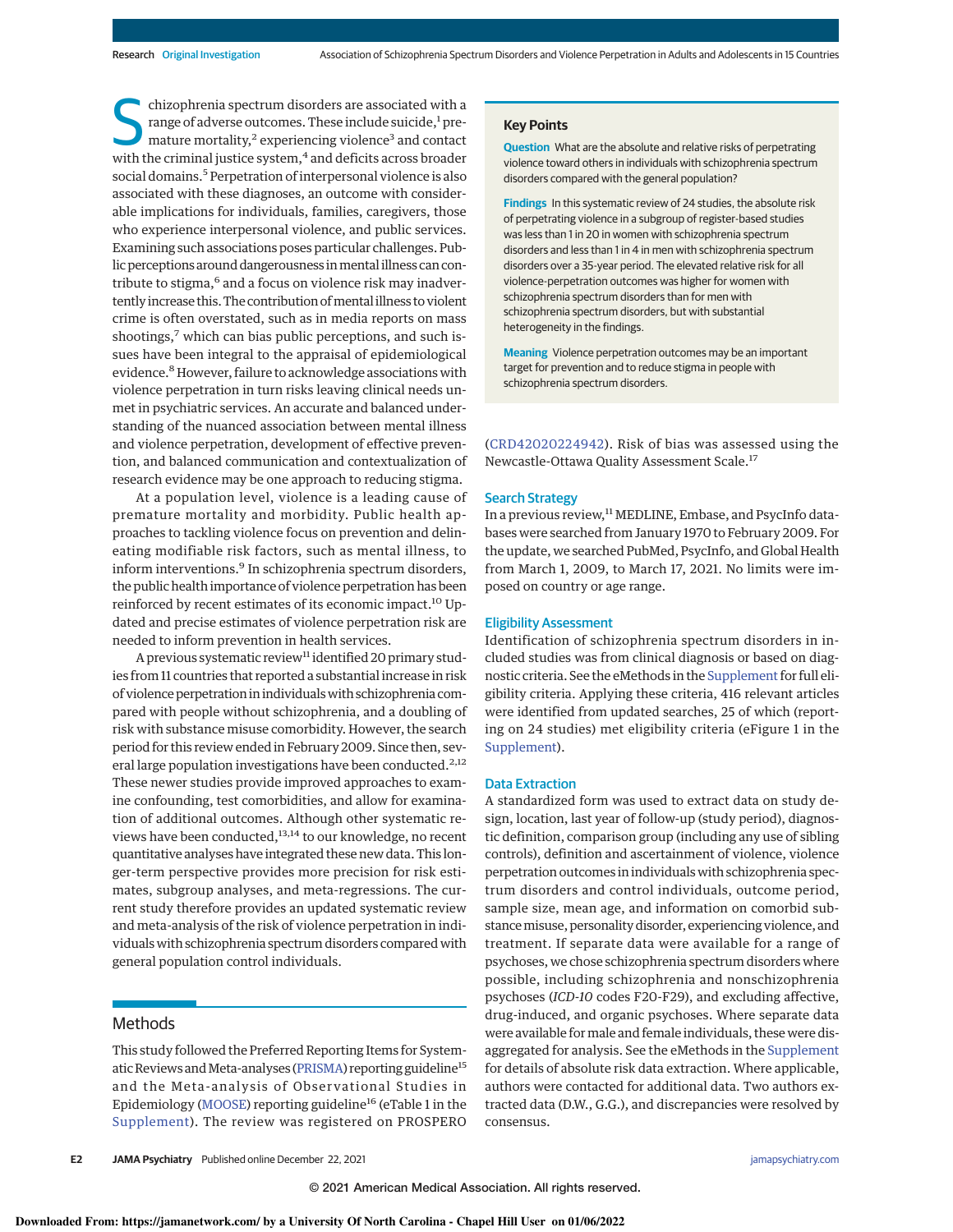#### Meta-Analysis

We combined eligible studies from this update with data from the original review<sup>11</sup> for analysis to ensure that the current review presents the most comprehensive synthesis of available information.<sup>18,19</sup> To avoid duplication, where studies included overlapping populations or where articles were superseded by updated investigations in the same population, we included the study that used a longitudinal design or the study with the largest sample of individuals with schizophrenia spectrum disorders. Applying thesemethods, 10 studies were excluded from pooled analyses (eTable 2 in the Supplement).<sup>3,20-28</sup>

Data for analysis were considered across 4 violence perpetration outcome classifications. First, a broad interpersonal violence perpetration definition (any physical assault, robbery, sexual offenses, illegal threats or intimidation, and arson). Within this classification male, female, and data combined by sex were grouped separately using nonoverlapping samples, and subgroup analyses (not in protocol but added based on reviewer suggestion) were undertaken to examine for sources of heterogeneity (substance misuse comorbidity, geographical region of study, study quality, study type, nature of control group, patient sample, and outcome measure). While data from studies that included homicide, sexual offenses, or arson within their broad violent outcome definition were included within this classification, if a study considered only 1 of those specific offenses in isolation, it was considered separately. Data included within separate classifications for homicide, sexual offenses, and arson were either disaggregated from studies that used a broad definition but also reported separated offenses or from studies that considered only these outcomes (ie, no broad violence category). A total of 12 studies of homicide,  $21,29-32$  arson,  $33-35$  and sexual offenses  $36-39$ were included in these separate classifications that were not otherwise included in the broader violence perpetration classification owing either to reporting only that specific offense or to issues of population overlap that did not apply within the separate offense classification. Within the arson classification, meta-analysis was not undertaken owing to the clinical heterogeneity of fire-setting definitions.

#### Statistical Analysis

We generated unadjusted pooled odds ratios (ORs) with 95% CIs for risk of violence perpetration outcomes using randomeffects meta-analysis. Heterogeneity was examined using Cochran Q and the  $I^2$  statistic. Analyses were undertaken using R version 3.6.1 (the R Foundation)<sup>40</sup> and the R package meta.<sup>41</sup> The Mantel-Haenszel method was used to combine odds ratios from 2 × 2 tables, with continuity correction of 0.5 in studies with zero cell frequencies.

## Results

## Interpersonal Violence Perpetration as Outcome

Twenty-four studies were included ( $N = 51309$  individuals with schizophrenia spectrum disorders; reported mean age of 21 to 54 years at follow-up; of those studies that reported out-

comes separately by sex, there were 19 976 male individuals and 14 275 female individuals), 16 of which were from the original review (n = 9954 individuals with schizophrenia spectrum disorders [19.4%]), and 8 of which were identified from updated searches (n = 41 355 [80.6%]). Studies were based in 15 countries: 5 from the US,  $42-46$  3 from Sweden,  $2,47,48$  2 from Israel reported in 3 publications, <sup>49-51</sup> 2 from Denmark, <sup>52,53</sup> 2 from Finland reported in 3 articles,<sup>54-56</sup>1 from Switzerland reported in 3 publications,<sup>57-59</sup> and 1 each from Australia,<sup>12</sup> Austria,<sup>60</sup> Canada,<sup>61</sup> Czech Republic,<sup>62</sup> Egypt,<sup>63</sup> Ethiopia,<sup>64</sup> Germany,<sup>65</sup> New Zealand<sup>66</sup> and the UK.<sup>67</sup> See the Table for a summary of included studies and eTable 3 in the Supplement for additional details.

#### Characteristics of Included Studies

For outcomes, 15 studies used register-based measures of violent criminality<sup>2,12,46-48,51-53,55,56,59-61,65,67</sup> (n = 50 250 [97.9%]) and 9 used self- or informant-report measures (n = 1059 [2.1%]) either solely<sup>42,44,45,50,62-64</sup> or in combination with registerbased data.<sup>43,66</sup> Ten studies included only individuals with schizophrenia spectrum disorders who had at least 1 inpatient hospitalization<sup>43,46,47,51-53,59,62,65,67</sup> (n = 11 011 [21.5%]), whereas 14 studies (n = 40 298 [78.5%]) identified individuals with schizophrenia spectrum disorders in the community or who had been in contact with a broader range of inpatient and outpatient care settings.2, 12, 42, 44, 45, 48, 50, 55, 56, 60, 61, 63, 64,  $^{66}$  Thirteen reports were considered overall good quality (scoring 7 to 9 of 9 overall and evenly across domains on the Newcastle-Ottawa Quality Assessment Scale),2,12,43,45,47,51-53,55,56,61,62,66 and 11 were considered poor to fair (eTable 4 in the Supplement).  $42,44,46,48,50,59,60,63-65,67$  The mean (SD; interquartile range) quality score was 7.0 (1.5; 6-8).

#### Male Data

There were 19 976 male individuals with schizophrenia spectrum disorders. The random-effects pooled OR for the risk of violence perpetration in individuals with schizophrenia spectrum disorders compared with general population control individuals in this group was 4.5 (95% CI, 3.6-5.6), with substantial heterogeneity ( $I^2$  = 85%; 95% CI, 77-91) (**Figure 1**).

#### Female Data

Among the 14 275 female individuals with schizophrenia spectrum disorders, the random-effects pooled OR for the risk of violence perpetration in individuals with schizophrenia spectrum disorders compared with general population control individuals was 10.2 (95% CI, 7.1-14.6), with substantial heterogeneity ( $I^2$  = 66%; 95% CI, 31-83) (Figure 1). Excluding 3 studies of female individuals with schizophrenia<sup>55,57,67</sup> (n = 256) with no events in either individuals with schizophrenia spectrum disorders or control individuals made no material difference to risk estimates (pooled OR, 10.3; 95% CI, 7.0-15.1).

## Studies That Did Not Report Outcomes Separately by Participant Sex

Data from 11 studies with 17 058 individuals with schizophrenia spectrum disorders were not available separately by sex (Figure 1). Risk of violence perpetration was increased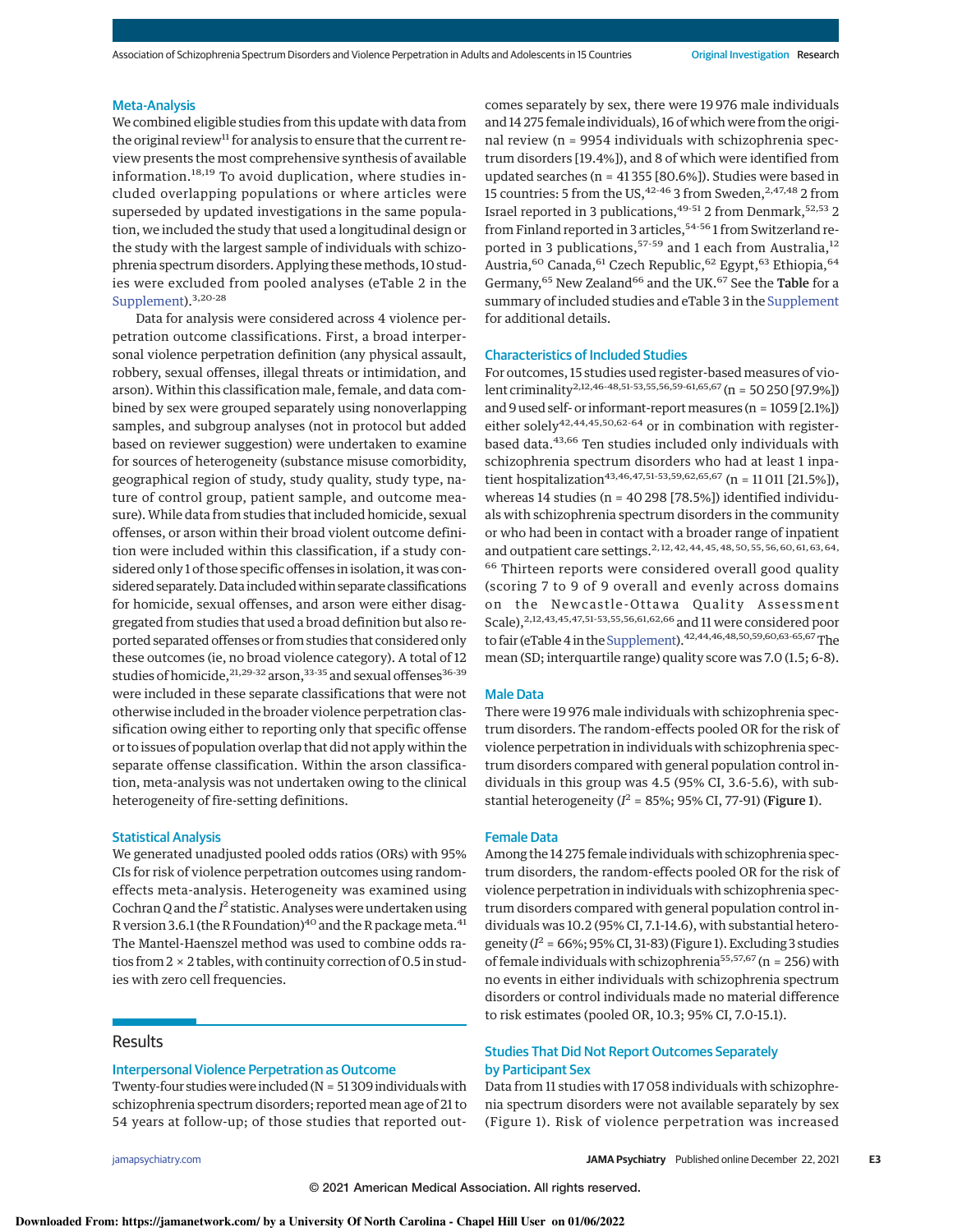Table. Summary of Studies Reporting Violence Perpetration Outcomes in Individuals With Schizophrenia Spectrum Disorders Compared With General Population Control Individuals Included in Meta-Analyses<sup>a</sup>

| Source                                                        | Sex                     | No. scz<br>(% viol<br>scz)  | Outcome<br>period | Ascertainment<br>of violence                                                | <b>Diagnosis</b>                                                                                                                                                        | Nature of<br>clinical<br>contact                                                                                                                        | Country     | Study<br>period                                                          | <b>Definition</b><br>of violence                                                                                                                                                                                                                                                    |  |
|---------------------------------------------------------------|-------------------------|-----------------------------|-------------------|-----------------------------------------------------------------------------|-------------------------------------------------------------------------------------------------------------------------------------------------------------------------|---------------------------------------------------------------------------------------------------------------------------------------------------------|-------------|--------------------------------------------------------------------------|-------------------------------------------------------------------------------------------------------------------------------------------------------------------------------------------------------------------------------------------------------------------------------------|--|
| Sosowsky<br>et al, 46 1980                                    | Male<br>and<br>femaleb  | 171(4.7)                    | $≤6.5y$           | Register                                                                    | Schizophrenia                                                                                                                                                           | Admitted to<br>and<br>discharged<br>from state<br>hospital                                                                                              | <b>US</b>   | 1975                                                                     | Violent crimes                                                                                                                                                                                                                                                                      |  |
| Ortmann<br>et al, 52 1981                                     | Male                    | 86(2.3)                     | 8 y               | Register                                                                    | Schizophrenia and ICD-8<br>paranoid states; other<br>psychoses and unspecified<br>psychosis (excluding<br>alcohol use disorder,<br>organic, and affective<br>psychosis) | Psychiatric<br>hospitalization<br>younger than<br>age $26y$                                                                                             | Denmark     | 1978                                                                     | Violent offenses<br>(excluding sexual)                                                                                                                                                                                                                                              |  |
| Swanson<br>et al, 45 1990                                     | Male                    | 114<br>(12.7)               | 1 <sub>y</sub>    | Self-report                                                                 | Schizophrenia or<br>schizophreniform disorder                                                                                                                           | Community<br>sample                                                                                                                                     | <b>US</b>   | 1983                                                                     | Diagnostic Interview<br>Schedule items<br>indicating<br>self-reported violent<br>behavior                                                                                                                                                                                           |  |
| Lindqvist<br>et al, 48 1990                                   | Male<br>Female          | $330(8.5)$ 15 y<br>314(1.3) |                   | Register                                                                    | Schizophrenia                                                                                                                                                           | Community<br>sample                                                                                                                                     | Sweden      | 1986                                                                     | Assault, unlawful<br>deprivation of<br>liberty, unlawful<br>threats                                                                                                                                                                                                                 |  |
| Modestin<br>et al, 59 1996                                    | Male                    | 282 (5.3) 21 y              |                   | Register                                                                    | Schizophrenia                                                                                                                                                           | Hospitalized at Switzerland<br>least once<br>during study<br>period                                                                                     |             | 1987                                                                     | Violent crimes<br>(excluding sexual)                                                                                                                                                                                                                                                |  |
| <b>Modestin</b><br>et al, 57 1995                             |                         | Female $226(0.4)$ 26 y      |                   | Register                                                                    | Schizophrenia and other<br>psychoses                                                                                                                                    | All patients<br>hospitalized in<br>1987                                                                                                                 | Switzerland | 1985 to<br>1987                                                          | Violent crimes<br>(excluding sexual)                                                                                                                                                                                                                                                |  |
| Räsänen<br>et al, $55$<br>1998;<br>Tiihonen<br>et al, 54 1997 | Male                    | $67(11.9)$ 12 y             |                   | Register                                                                    | Schizophrenia,<br>schizophreniform and<br>schizoaffective disorders,<br>paranoid psychosis, and<br>other psychoses<br>(excluding affective and<br>organic)              | Birth cohort<br>members with<br>diagnoses on<br>hospital<br>discharge<br>registers<br>(treated in all                                                   | Finland     | 1992                                                                     | Homicide, assault,<br>robbery, arson,<br>violation of<br>domestic peace                                                                                                                                                                                                             |  |
|                                                               | Female 25 (0)           |                             |                   |                                                                             | Schizophrenia                                                                                                                                                           | mental and<br>general<br>hospitals)                                                                                                                     |             |                                                                          |                                                                                                                                                                                                                                                                                     |  |
| Stueve                                                        | Male                    | $51(25.5)$ 5y               |                   | Self-report                                                                 | Psychotic or bipolar                                                                                                                                                    | Community-                                                                                                                                              | Israel      | 1992                                                                     | Self-reported                                                                                                                                                                                                                                                                       |  |
| et al, 50 1998                                                | Female                  | 50(24.0)                    |                   |                                                                             | disorders                                                                                                                                                               | based                                                                                                                                                   |             |                                                                          | measures of fighting<br>and weapon use                                                                                                                                                                                                                                              |  |
| Arseneault<br>et al, 66 2000                                  | Male<br>and<br>femaleb  | $39(33.3)$ 1y               |                   | Register and<br>self-report                                                 | Schizophrenia spectrum<br>disorder                                                                                                                                      | Community-<br>based (in year<br>before<br>interview<br>1.6% of study<br>members<br>overall spent<br>on average 25<br>d in a<br>psychiatric<br>hospital) | New Zealand | 1994                                                                     | Violent convictions<br>(including illegal)<br>threats, presenting<br>an offensive weapon,<br>rape, manual assault,<br>assault, robbery, and<br>homicide), and<br>self-reported<br>violence scale<br>(simple assault,<br>aggravated assault,<br>robbery, rape, and<br>gang fighting) |  |
| Brennan<br>et al, 53 2000                                     | Male                    | 2185<br>(11.0)              | 29y               | Register                                                                    | Schizophrenia and other<br>psychoses (including                                                                                                                         | Members of a<br>birth cohort                                                                                                                            | Denmark     | 1991                                                                     | Murder, attempted<br>murder, rape,                                                                                                                                                                                                                                                  |  |
|                                                               | 2473<br>Female<br>(1.7) |                             |                   | reactive, paranoid, and<br>unspecified; excluding<br>organic and affective) | hospitalized<br>with<br>schizophrenia                                                                                                                                   |                                                                                                                                                         |             | violence against<br>authority, assault,<br>domestic violence,<br>robbery |                                                                                                                                                                                                                                                                                     |  |
| Monahan<br>et al, 43 2000                                     | Male<br>and<br>femaleb  | 189 (9.5) 20 wk             |                   | Register,<br>collateral, and<br>self-report                                 | Schizophrenia and other<br>psychotic disorders<br>(schizophreniform,<br>schizoaffective, delusional<br>disorder, brief reactive<br>psychosis)                           | Inpatients<br>postdischarge                                                                                                                             | US          | 1995                                                                     | Acts of battery that<br>resulted in physical<br>injury, sexual<br>assaults, and<br>assaultive acts that<br>involved the use of a<br>weapon or threats<br>made with a weapon<br>in hand                                                                                              |  |
| Haller et al, 60<br>2001                                      | Male<br>and<br>femaleb  | 1325<br>(3.9)               | 12y               | Register                                                                    | Schizophrenia,<br>schizoaffective and<br>delusional disorders                                                                                                           | Previous<br>inpatient or<br>outpatient<br>treatment                                                                                                     | Austria     | 1997                                                                     | Violent crime                                                                                                                                                                                                                                                                       |  |

(continued)

**E4 JAMA Psychiatry** Published online December 22, 2021 **(Reprinted)** in the state of the state of the state of the state of the state of the state of the state of the state of the state of the state of the state of the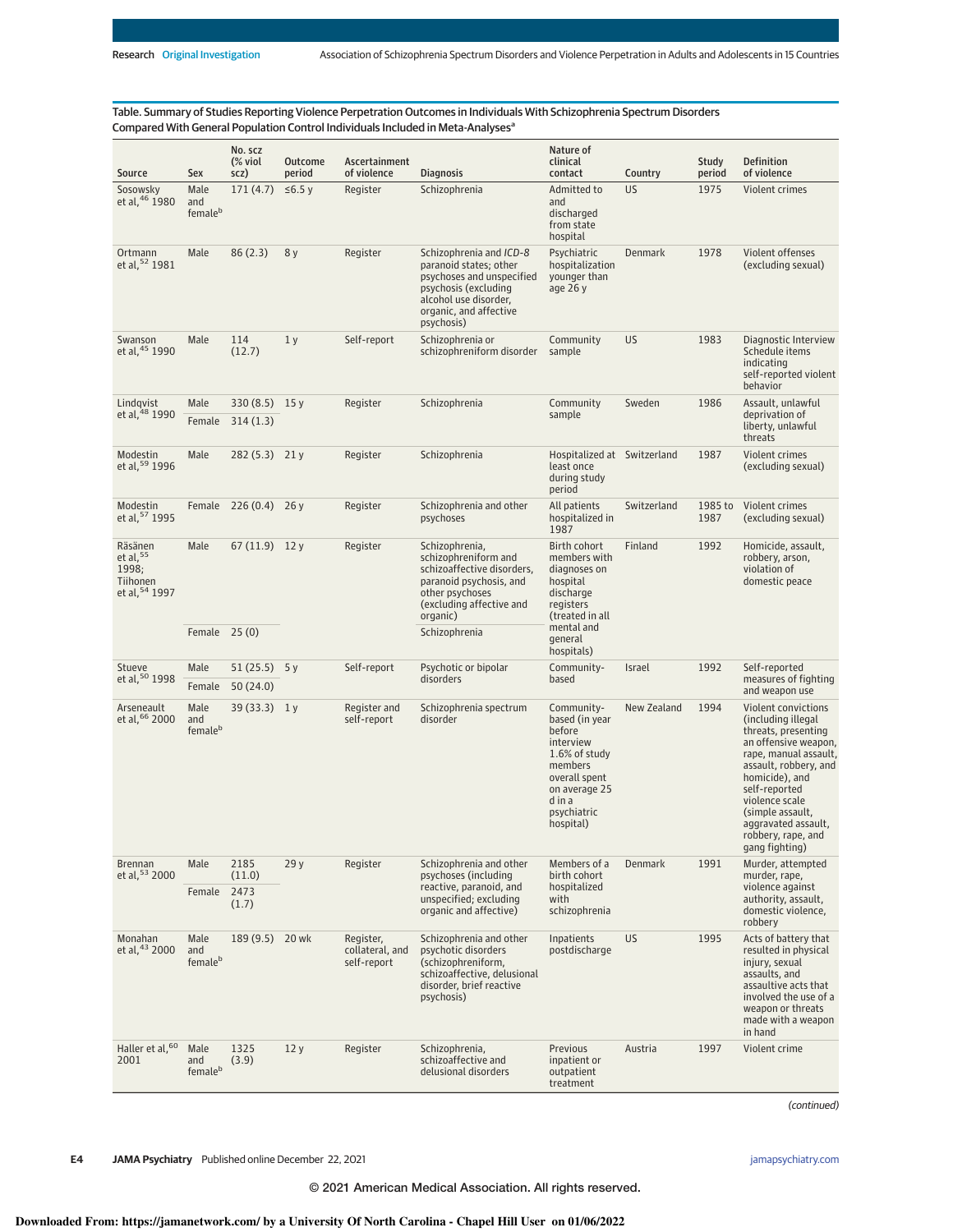Table. Summary of Studies Reporting Violence Perpetration Outcomes in Individuals With Schizophrenia Spectrum Disorders Compared With General Population Control Individuals Included in Meta-Analyses<sup>a</sup> (continued)

| Source                            | Sex                                | No. scz<br>(% viol<br>scz)                        | Outcome<br>period                                    | Ascertainment<br>of violence | <b>Diagnosis</b>                                                                                                                                                              | Nature of<br>clinical<br>contact                                                   | Country   | Study<br>period | <b>Definition</b><br>of violence                                                                                                                                                                                                                                                                  |
|-----------------------------------|------------------------------------|---------------------------------------------------|------------------------------------------------------|------------------------------|-------------------------------------------------------------------------------------------------------------------------------------------------------------------------------|------------------------------------------------------------------------------------|-----------|-----------------|---------------------------------------------------------------------------------------------------------------------------------------------------------------------------------------------------------------------------------------------------------------------------------------------------|
| Corrigan<br>et al, 44 2005        | Male<br>and<br>femaleb             | 42 (11.9)                                         | 1 <sub>y</sub>                                       | Self-report                  | Nonaffective psychosis                                                                                                                                                        | Community<br>sample                                                                | <b>US</b> | 1992            | Serious trouble with<br>the law or physical<br>fight resulting in<br>injury                                                                                                                                                                                                                       |
| Hodgins<br>et al, 67 2007         | Male                               | $10(35.0)$ 31 y<br>Female 5 (11.8)                |                                                      | Register                     | Schizophrenia and other<br>psychoses                                                                                                                                          | Inpatients                                                                         | UK        | 2005            | Violence against<br>another person,<br>sexual offenses<br>(excluding<br>prostitution-related<br>offenses), and<br>robbery                                                                                                                                                                         |
| Elonheimo<br>et al, 56 2007       | Male                               | 14(7.1)                                           | 4y                                                   | Register                     | Psychotic disorder<br>(including schizophrenia<br>and schizophreniform<br>psychosis)                                                                                          | Community<br>sample<br>(assessed at<br>military<br>call-up)                        | Finland   | 2004            | Assault ("various<br>kinds"), battery,<br>robbery                                                                                                                                                                                                                                                 |
| Soyka et al, 65<br>2007           | Male<br>and<br>female <sup>b</sup> | 1662<br>(3.7)                                     | $7 - 12y$                                            | Register                     | Schizophrenia                                                                                                                                                                 | Postdischarge<br>former<br>inpatients                                              | Germany   | 2002            | Physical assault,<br>aggravated assault<br>or battery,<br>threatening or<br>invasion of privacy,<br>sexual abuse of a<br>child, robbery,<br>illegal restraint,<br>manslaughter<br>(including<br>attempted and<br>involuntary), murder,<br>sexual assault, rape,<br>holding someone at<br>gunpoint |
| Elbogen<br>et al, 42 2009         | Male<br>and<br>female <sup>b</sup> | $294(9.2)$ 3 y                                    |                                                      | Self-report                  | Schizophrenia and other<br>psychoses                                                                                                                                          | Community<br>sample                                                                | US        | 2005            | Self-reported<br>violence, including<br>using weapons in a<br>fight, arson, forcible<br>sex,<br>substance-related<br>violence, domestic<br>violence                                                                                                                                               |
| Eriksson<br>et al, 47 2011        | Male                               | 377<br>(24.7)                                     | 35y                                                  | Register                     | Schizophrenia                                                                                                                                                                 | Discharged at<br>least once<br>from hospital                                       | Sweden    | 2005            | Serious violent<br>conviction<br>(homicide,<br>manslaughter,<br>assault, robbery,<br>assaulting or<br>threatening an<br>officer, forcible<br>confinement, and<br>sexual assault<br>[excluding<br>attempts])                                                                                       |
| Short et al, 12<br>2013           | Male<br>and<br>femaleb             | 4168<br>(10.0)                                    | 35y                                                  | Register-based               | Schizophrenia disorder<br>(including schizoaffective<br>disorder, paraphrenia,<br>shared psychotic disorder,<br>delusional disorders,<br>unspecified nonorganic<br>psychosis) | All persons<br>diagnosed<br>with psychosis<br>in public<br>mental health<br>system | Australia | 2005            | Guilty of a violent<br>offense, including<br>all contact sex<br>offenses and any<br>physical assaults<br>involving force or<br>causing harm                                                                                                                                                       |
| Fazel et al, <sup>2</sup><br>2014 | Male                               | 14621<br>(3.5)<br>$(6.0)$ and<br>(10.7)<br>(16.6) | 1, 2, and 5<br>у<br>Postdiagnosis<br>Mean 9.5 y      | Register                     | Schizophrenia and other<br>nonaffective psychosis                                                                                                                             | National<br>patient<br>register<br>identifying<br>any hospital                     | Sweden    | 2009            | Violent conviction<br>(homicide,<br>attempted homicide,<br>aggravated assault,<br>common assault,                                                                                                                                                                                                 |
|                                   | Female                             | 9676<br>$(0.8)$ ,<br>$(1.5)$ ,<br>(2.7)<br>(5.4)  | 1, 2, and 5<br>y<br>Postdiag-<br>nosis<br>Mean 9.5 y |                              |                                                                                                                                                                               | admission<br>1972 and<br>later;<br>outpatient<br>appointments<br>2001 and later    |           |                 | robbery, arson, any<br>sexual offense [rape,<br>sexual coercion,<br>child molestation,<br>sexual harassment],<br>illegal threats or<br>intimidation)                                                                                                                                              |

(continued)

compared with general population control individuals (random-effects pooled OR, 4.6; 95% CI, 3.7-5.7), with substantial heterogeneity ( $I^2$  = 72%; 95% CI, 48-85).

# Register-Based Outcomes and Study Quality

When restricting analysis to studies that used exclusively register-based violence perpetration outcomes (n = 50 250)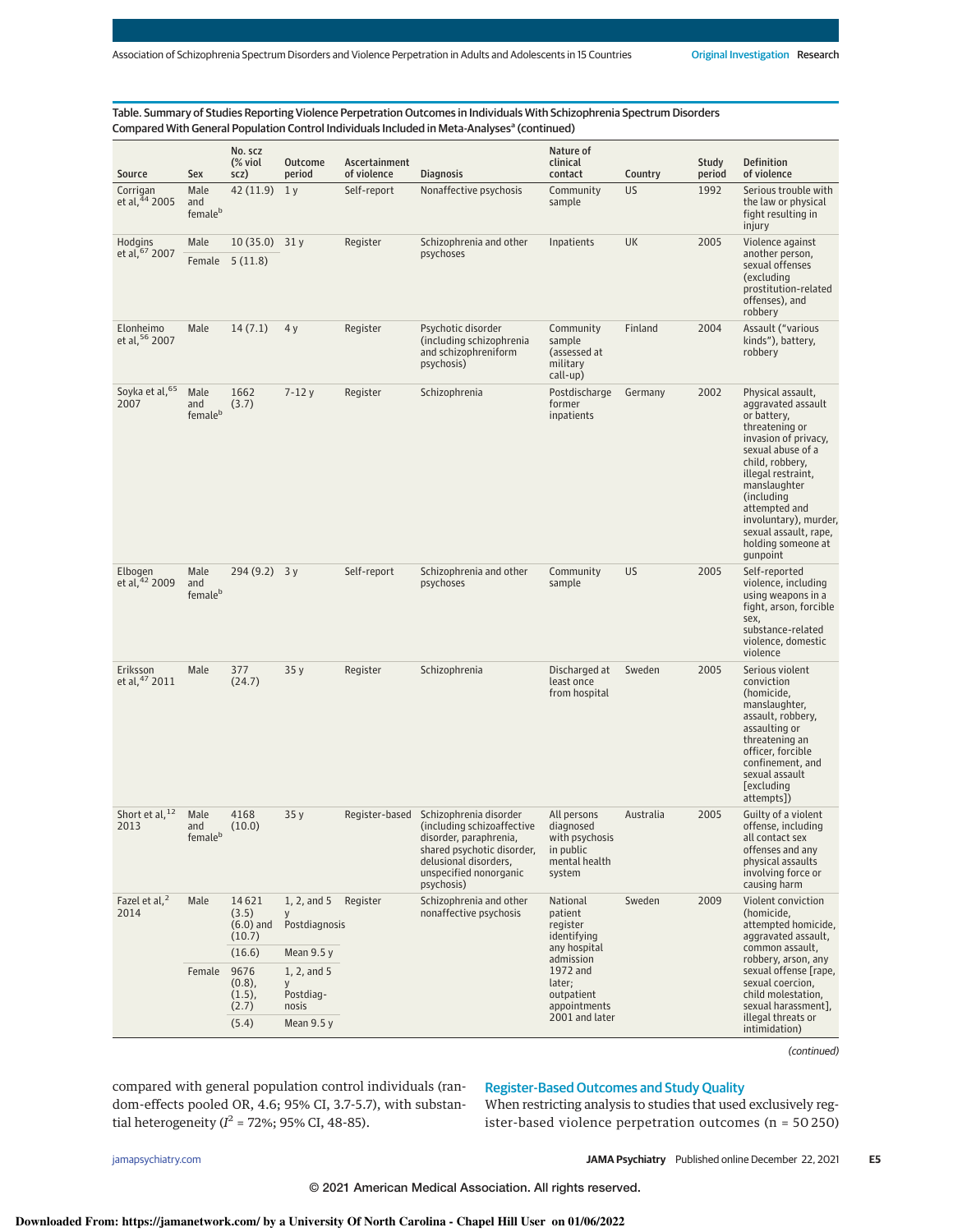| Table. Summary of Studies Reporting Violence Perpetration Outcomes in Individuals With Schizophrenia Spectrum Disorders |  |
|-------------------------------------------------------------------------------------------------------------------------|--|
| Compared With General Population Control Individuals Included in Meta-Analyses <sup>a</sup> (continued)                 |  |

| Source                       | Sex                                 | No. scz<br>(% viol<br>scz)         | <b>Outcome</b><br>period | Ascertainment<br>of violence                                                             | <b>Diagnosis</b>                                                                                                                                                                                                         | Nature of<br>clinical<br>contact                                                                                                                                                           | Country           | Study<br>period | <b>Definition</b><br>of violence                                                                                                                                                                                                                                                                             |
|------------------------------|-------------------------------------|------------------------------------|--------------------------|------------------------------------------------------------------------------------------|--------------------------------------------------------------------------------------------------------------------------------------------------------------------------------------------------------------------------|--------------------------------------------------------------------------------------------------------------------------------------------------------------------------------------------|-------------------|-----------------|--------------------------------------------------------------------------------------------------------------------------------------------------------------------------------------------------------------------------------------------------------------------------------------------------------------|
| Fleischman<br>et al, 51 2014 | Male<br>Female                      | 1746<br>(23.9)<br>1441<br>(4.3)    | 13.6y                    | Register<br>(court<br>records)                                                           | Schizophrenia                                                                                                                                                                                                            | Persons<br>admitted to<br>psychiatric<br>hospitals, day<br>hospitals, or<br>psychiatric<br>units in<br>qeneral<br>hospitals                                                                | Israel            | <b>NR</b>       | Violent crimes<br>(murder, attempted<br>murder, assault,<br>rape, threats, and<br>robbery) for which<br>convicted (control<br>individuals), or<br>either convicted or<br>deemed mentally<br>incompetent to                                                                                                   |
| Tsigebrhan<br>et al, 64 2014 | Male<br>and<br>femaleb              | $92(27.2)$ 1y                      |                          | Self-report                                                                              | Schizophrenia and<br>schizoaffective disorder                                                                                                                                                                            | Community<br>sample                                                                                                                                                                        | Ethiopia          | 2011            | stand trial<br>MacArthur interview<br>for past-year<br>violence against<br>others (used a<br>weapon, hit<br>someone hard,<br>purposely set a fire,<br>forced sexual<br>intercourse, fought<br>when drinking<br>alcohol or chewing<br>khat, involved in a<br>fight that came to<br>blows, started a<br>fight) |
| Refaat<br>et al, 63 2015     | Male<br>and<br>femaleb              | 30 (86.7) 1 wk                     |                          | Self-report                                                                              | Schizophrenia                                                                                                                                                                                                            | <b>Outpatients</b><br>either<br>experiencing<br>short-term<br>relapse or<br>receiving<br>maintenance<br>antipsychotic<br>treatment and<br>coming in for<br>follow-up                       | Egypt             | <b>NR</b>       | Physical violence<br>grade 3-5 on<br><b>Modified Overt</b><br><b>Aggression Scale</b><br>(stroked, pushed,<br>scratched, or pulled<br>hair of others<br>without injury;<br>attacked others<br>causing mild injury<br>or serious injury)                                                                      |
| Černý et al, 62<br>2018      | Male                                | 93 (41.9) 6 mo<br>Female 65 (38.5) |                          | Self-report,<br>collateral, and<br>file review                                           | Schizophrenia, delusional<br>disorder, acute<br>polymorphic psychotic<br>disorder, schizoaffective<br>disorder                                                                                                           | Inpatients<br>hospitalized<br>>3 d                                                                                                                                                         | Czech<br>Republic | 2009            | MacArthur<br><b>Community Violence</b><br>Interview for past<br>6-mo moderate<br>violence (simple<br>assault without<br>injury or weapon<br>use) and serious<br>violence (any<br>assault with a lethal<br>weapon, any threat<br>with a lethal weapon<br>in hand, any sexual<br>assault)                      |
| Casiano<br>et al, 61 2020    | Male<br>and<br>$f$ emale $^{\rm b}$ | 9046<br>(3.4)                      | 1 <sub>y</sub>           | Register<br>Abbreviations. NP not reported. Scz. individuals with schizophrenia spectrum | Psychotic disorder<br>(including schizophrenia,<br>delusional disorders, acute<br>and transient psychotic<br>disorders, schizoaffective<br>disorder, drug-induced<br>psychosis, and other and<br>nonspecified psychosis) | Community-<br>based sample<br>(diagnoses<br>coded on<br>inpatient or<br>outpatient<br>health care<br>contact)<br><sup>a</sup> For additional study details, see eTable 3 in the Supplement | Canada            | 2012            | Violent charges laid<br>down by police and<br>tracked by a<br>Manitoba Justice<br>database; violence<br>inclusive of assault,<br>sexual, and other<br>violent crimes<br>(Canadian criminal<br>codes listed in study<br>appendix)                                                                             |

Abbreviations: NR, not reported; Scz, individuals with schizophrenia spectrum disorders; viol scz, individuals with schizophrenia spectrum disorders who developed at least one violence perpetration outcome.

For additional study details, see eTable 3 in the Supplement. b Data required for pooled analyses were not reported separately by sex.

(eFigure 2 in the Supplement), the pooled OR for violence perpetration in male individuals was 4.6 (95% CI, 3.6-5.9;  $I^2 = 88$ %; 95% CI, 79-93); in female individuals, the OR was 12.8 (95% CI, 9.5-17.4;  $I^2 = 48\%;$  95% CI, 0-78); and in studies where sex was not reported separately, it was 4.3 (95% CI, 3.4-5.4;  $I^2$  = 78%; 95% CI, 47-91). When studies were grouped by quality, pooled OR for studies rated good (n = 46 425) was 5.7 (95% CI, 4.3-7.5;  $I^2$  = 96%; 95% CI, 95-97) and for studies rated poor to fair  $(n = 4884)$  was 4.6 (95% CI, 3.7-5.9;  $I^2 = 48$ %; 95% CI, 6-71) (eFigure 3 in the Supplement). Subgroup analysis by study design showed that findings were comparable (eFigure 4 in the Supplement).

**E6 JAMA Psychiatry** Published online December 22, 2021 **(Reprinted)** jamapsychiatry.com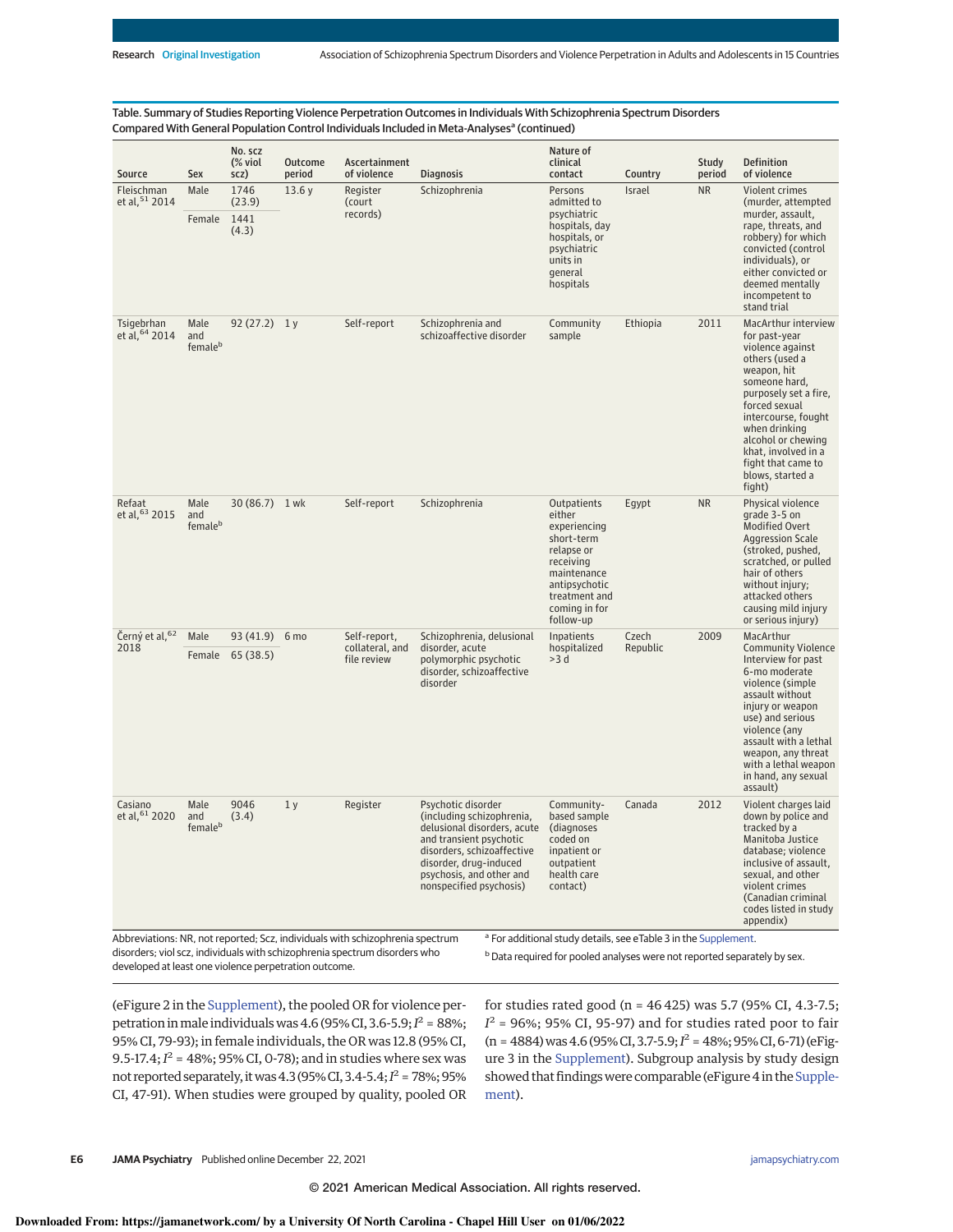#### Figure 1. Forest Plot of Association Between Schizophrenia Spectrum Disorders and Violence Perpetration

|                                                                                                                                                 | Individuals with<br>psychosis |              | <b>Control individuals</b> |              | OR                | Higher risk<br>in control | Higher risk<br>in individuals |                   |
|-------------------------------------------------------------------------------------------------------------------------------------------------|-------------------------------|--------------|----------------------------|--------------|-------------------|---------------------------|-------------------------------|-------------------|
| Study                                                                                                                                           | Events                        | <b>Total</b> | Events                     | <b>Total</b> | (95% CI)          | individuals               | with psychosis                | Weight, %         |
| Male                                                                                                                                            |                               |              |                            |              |                   |                           |                               |                   |
| Ortmann, 52 1981                                                                                                                                | $\overline{2}$                | 86           | 234                        | 11447        | $1.1(0.3-4.7)$    |                           |                               | 1.5               |
| Swanson et al, 45 1990                                                                                                                          | 14                            | 114          | 165                        | 8066         | $6.7(3.8-12.0)$   |                           |                               | 3.4               |
| Lindqvist et al, 48 1990                                                                                                                        | 28                            | 330          | 4173                       | 154819       | $3.3(2.3-4.9)$    |                           |                               | 4.0               |
| Modestin et al, 59 1996                                                                                                                         | 15                            | 282          | 3                          | 282          | $5.2(1.5-18.3)$   |                           |                               | 1.7               |
| Tiihonen et al, 54 1997                                                                                                                         | 8                             | 67           | 117                        | 5285         | $6.0(2.8-12.8)$   |                           |                               | 2.9               |
| Stueve and Link, 50 1998                                                                                                                        | 13                            | 51           | 117                        | 966          | $2.5(1.3-4.8)$    |                           |                               | 3.2               |
| Brennan et al, 53 2000                                                                                                                          | 240                           | 2185         | 4421                       | 163727       | $4.4(3.9-5.1)$    |                           |                               | 4.6               |
| Elonheimo et al, 56 2007                                                                                                                        | $\mathbf{1}$                  | 14           | 126                        | 2429         | $1.4(0.2-10.8)$   |                           |                               | 0.8               |
| Hodgins et al, 67 2007                                                                                                                          | $\overline{4}$                | 10           | 2721                       | 27077        | $6.0(1.7-21.2)$   |                           |                               | 1.7               |
| Eriksson et al, 47 2011                                                                                                                         | 93                            | 377          | 2927                       | 49021        | $5.2(4.1-6.5)$    |                           |                               | 4.4               |
| Fazel et al, 2 2014                                                                                                                             | 2431                          | 14621        | 8590                       | 292420       | $6.6(6.3-6.9)$    |                           | $\vert - \vert$               | 4.7               |
| Fleischman et al, 51 2014                                                                                                                       | 418                           | 1746         | 476                        | 6890         | $4.2(3.7-4.9)$    |                           |                               | 4.6               |
| Černý et al, 62 2018                                                                                                                            | 39                            | 93           | 15                         | 93           | $3.8(1.9-7.5)$    |                           |                               | 3.1               |
| Random-effects model<br>Heterogeneity: $I^2 = 85\%$ ; $\tau^2 = 0.08$ ; $P < .001$                                                              |                               | 19976        |                            | 722522       | $4.5(3.6-5.6)$    |                           |                               | 40.6              |
| Outcomes not reported separately by sex                                                                                                         |                               |              |                            |              |                   |                           |                               |                   |
| Sosowsky, 46 1980                                                                                                                               | 8                             | 171          | 1657                       | 473471       | 14.0 (6.9-28.5)   |                           |                               | 3.0               |
| Arseneault et al, 66 2000                                                                                                                       | 13                            | 39           | 22                         | 572          | $12.5(5.7-27.6)$  |                           |                               | 2.8               |
| Monahan, 43 2000                                                                                                                                | 18                            | 189          | 24                         | 519          | $2.2(1.2-4.1)$    |                           |                               | 3.2               |
| Haller et al, 60 2001                                                                                                                           | 51                            | 1325         | 3218                       | 265000       | $3.3(2.5-4.3)$    |                           |                               | 4.3               |
| Corrigan and Watson, 44 2005                                                                                                                    | 5                             | 42           | 57                         | 2965         | $6.9(2.6-18.2)$   |                           |                               | 2.3               |
| Soyka et al, 65 2007                                                                                                                            | 62                            | 1662         | 936                        | 100000       | $4.1(3.2-5.3)$    |                           |                               | 4.4               |
| Elbogen and Johnson, 42 2009                                                                                                                    | 27                            | 294          | 641                        | 27384        | $4.2(2.8-6.3)$    |                           |                               | 4.0               |
| Short et al, 12 2013                                                                                                                            | 416                           | 4168         | 110                        | 4641         | $4.6(3.7 - 5.7)$  |                           |                               | 4.5               |
| Tsigebrhan et al, 64 2014                                                                                                                       | 25                            | 92           | 17                         | 200          | $4.0(2.0-7.9)$    |                           |                               | 3.1               |
| Refaat et al. <sup>63</sup> 2015                                                                                                                | 26                            | 30           | 9                          | 30           | $15.2(4.1-56.2)$  |                           |                               | 1.6               |
| Casiano et al, 61 2020                                                                                                                          | 307                           | 9046         | 4696                       | 486289       | $3.6(3.2-4.1)$    |                           |                               | 4.6               |
| Random-effects model<br>Heterogeneity: $I^2 = 72\%$ ; $\tau^2 = 0.07$ ; $P < .001$                                                              |                               | 17058        |                            | 1361071      | $4.6(3.7-5.7)$    |                           |                               | 37.8              |
| Female                                                                                                                                          |                               |              |                            |              |                   |                           |                               |                   |
| Lindqvist and Allebeck, 48 1990                                                                                                                 | $\overline{4}$                | 314          | 424                        | 150502       | $4.6(1.7-12.3)$   |                           |                               | 2.3               |
| Modestin and Ammann. <sup>57</sup> 1995                                                                                                         | $\mathbf{1}$                  | 226          | $\mathbf 0$                | 226          | $3.0(0.1-74.4)$   |                           |                               | 0.4               |
| Stueve and Link, 50 1998                                                                                                                        | 12                            | 50           | 28                         | 811          | $8.8(4.2-18.7)$   |                           |                               | 2.9               |
| Räsänen et al, 55 1998                                                                                                                          | $\mathbf 0$                   | 25           | 10                         | 5217         | $9.7(0.6-170.4)$  |                           |                               | 0.5               |
| Brennan et al, 53 2000                                                                                                                          | 41                            | 2473         | 151                        | 150988       | 16.8 (11.9-23.8)  |                           |                               | 4.1               |
| Hodgins et al, 67 2007                                                                                                                          | $\mathbf 0$                   | 5            | 332                        | 25538        | $6.9(0.4-124.9)$  |                           |                               | 0.5               |
| Fazel et al, 2 2014                                                                                                                             | 527                           | 9676         | 704                        | 193520       | 15.8 (14.1-17.7)  |                           |                               | 4.6               |
| Fleischman et al, 51 2014                                                                                                                       | 62                            | 1441         | 26                         | 5735         | $9.9(6.2 - 15.7)$ |                           |                               | 3.8               |
| Černý et al, 62 2018                                                                                                                            | 25                            | 65           | 9                          | 65           | $3.9(1.6-9.2)$    |                           |                               | 2.6               |
| Random-effects model<br>Heterogeneity: $l^2$ = 66%; $\tau^2$ = 0.13; P = 003                                                                    |                               | 14275        |                            | 532602       | $10.2(7.1-14.6)$  |                           |                               | 21.6              |
| Random-effects model<br>Heterogeneity: $I^2 = 94\%$ ; $\tau^2 = 0.24$ ; $P < .001$<br>Test for subgroup differences: $\chi^2$ = 16.17; P = .003 |                               | 51309        |                            | 2616195      | $5.4(4.4-6.6)$    | 0.3                       | $\mathbf{1}$                  | 100.0<br>10<br>20 |
|                                                                                                                                                 |                               |              |                            |              |                   |                           | OR (95% CI)                   |                   |

Odds ratio (OR) of violence perpetration outcomes in individuals with schizophrenia spectrum disorders compared with general population control individuals.

#### Absolute Risks

Absolute rates of violence perpetration in included studies of register-based violent outcomes ranged from 2.3% to 24.7% in men with schizophrenia spectrum disorders and from 0% to 5.4% in women with schizophrenia spectrum disorders, over outcome periods that ranged from 1 year to lifetime measures spanning up to 35 years (Table; Figure 2).

## Substance Misuse and Other Comorbidity

Seventeen studies<sup>2,12,42-45,47,50,51,53-55,59,61-65</sup> included data on substance comorbidity among individuals with schizophrenia spectrum disorders, either under a broad substance misuse definition<sup>12,42,43,45,50,51,53,61,63,65</sup> or separately for drug use<sup>2,44,47,59,62,64</sup> and alcohol use.<sup>2,44,47,54,55,59,62,64</sup> A variety of descriptors were used to define the comorbidity; in studies that described misuse (without or without dependence),  $42-45,50,51,53-55,59$  or use disorders,  $2,12,61$  prevalence ranges were reported formen and women (eTable 3 in the Supplement). In 13 studies,<sup>12,42-45,50,51,53,54,59,63,65</sup> data allowed violence perpetration in individuals with schizophrenia spectrum disorders with or without substance misuse comorbidity to be compared with general population groups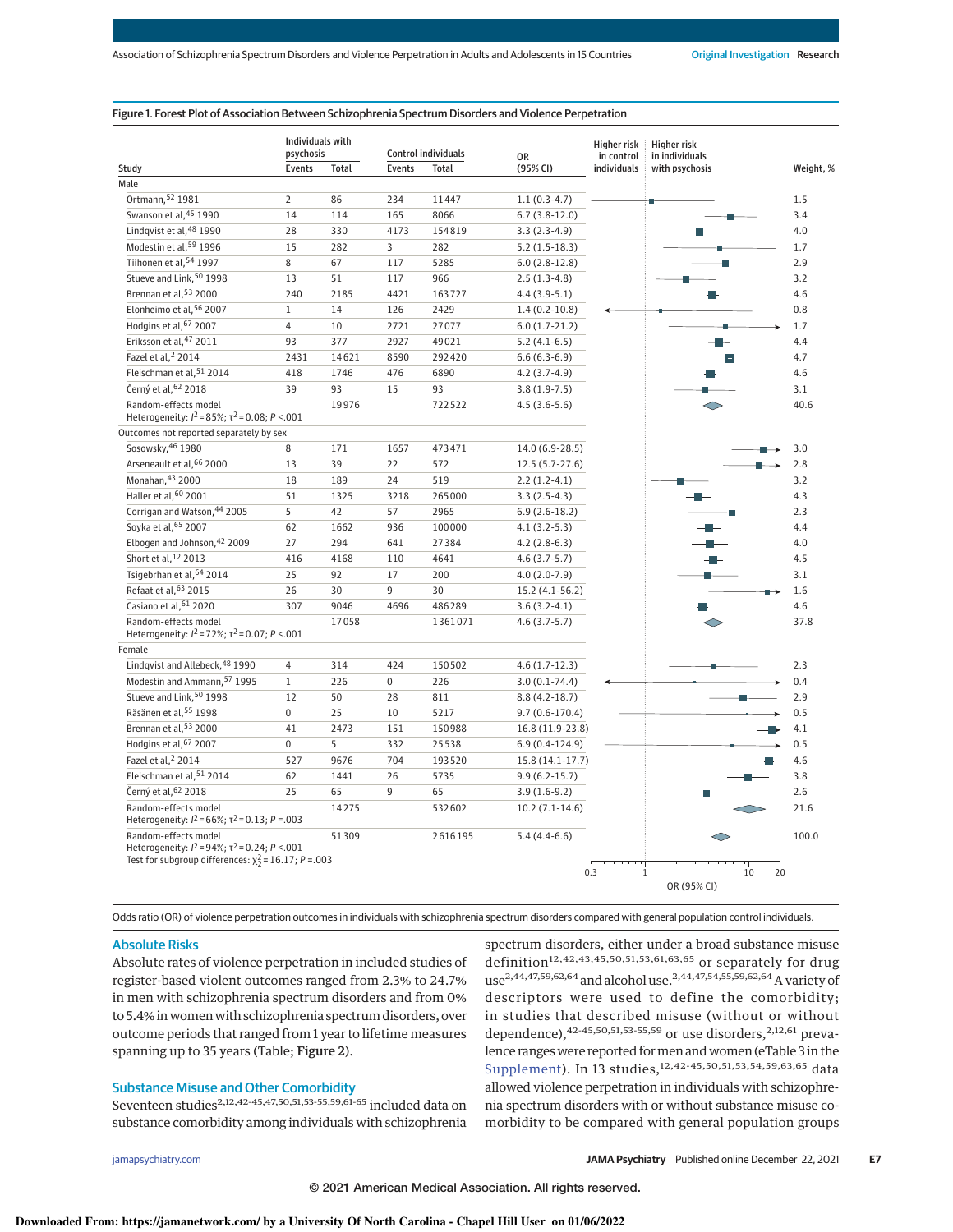Figure 2. Absolute Risks of Violence Perpetration in Individuals With Schizophrenia Spectrum Disorders



Outcome period and absolute risk of violence perpetration in individuals with schizophrenia spectrum disorders in studies included in meta-analyses reporting register-based violent outcomes. Data using self- and collateral-report measures were excluded from comparison owing to lower severity threshold. Linear regression lines with 95% CIs are presented by sex.

separately. The pooled odds of violence perpetration in individuals with schizophrenia spectrum disorders without substance misuse comorbidity (n = 11 079) was 3.5 (95% CI, 2.6-  $4.6; I<sup>2</sup> = 81%; 95% CI, 68-89$  (eFigure 5 in the Supplement), and in individuals with schizophrenia spectrum disorders with substance misuse comorbidity (n = 3586), it was 9.9 (95% CI, 7.2- 13.5;  $I^2 = 82\%$ ; 95% CI, 69-89) (eFigure 6 in the Supplement).

Information on other comorbidities was limited. One study reported on comorbid antisocial personality disorder.<sup>62</sup> No included studies provided treatment information.

#### Geographical Region

Subgroup analyses were undertaken for studies undertaken in Europe (n = 33 836), North America (n = 9856), Australia and New Zealand ( $n = 4207$ ), and Africa ( $n = 122$ ). Relative risk estimates for violence perpetration among individuals with schizophrenia spectrum disorders compared with general population control individuals did not significantly vary by region (eFigure 7 in the Supplement).

### Familial Confounding

Two included studies, conducted in Sweden<sup>2</sup> and Israel, <sup>51</sup> used population registers to examine risk of violence perpetration in individuals with schizophrenia spectrum disorders and their unaffected siblings (n = 33 892 unaffected siblings) in addition to comparing individualswith schizophrenia spectrum disorders with general population control individuals. Both studies found relative risks of violence perpetration in unaffected siblings remained significantly increased compared with population control individuals, but to a lesser degree than in the corresponding patient samples (eFigure 8 in the Supplement), indicating familial confounding. When comparing violence perpetration in individuals with schizophrenia spectrum disorders with their unaffected siblings, the study in Sweden<sup>2</sup>

reported a ratio of ORs of 4.2 (95% CI, 3.8-4.5) and the study in Israel<sup>51</sup> an OR of 2.8 (95% CI, 2.5-3.3).

### Inpatient and Community Samples

When data were grouped according to samples identified by a history of psychiatric hospital admission or using a wider definition of outpatient or inpatient psychiatric settings, there were no significant differences in relative risk estimates (inpatient pooled OR, 5.4; 95% CI, 4.1-7.0; combined community and inpatient pooled OR, 5.5; 95% CI, 4.0-7.4) (eFigure 9 in the Supplement).

#### Homicide Perpetration as Outcome

Eight studies were identified with homicide perpetration as an outcome (Figure 3; eTable 5 in the Supplement). All used official sources for outcomes. There was an increase in risk of homicide perpetration in individuals with schizophrenia spectrum disorders compared with those without (Figure 3), leading to a random-effects pooled OR of 17.7 (95% CI, 13.9-22.6) with substantial heterogeneity ( $I^2$  = 70%; 95% CI, 39-85). Excluding 1 study ( $n = 282$  [0.4%])<sup>59</sup> with no events in the control group did not materially change the pooled risk estimate (OR, 17.9; 95% CI, 14.1-22.8). Four studies were rated good quality<sup>21,29,30,51</sup> and 4 were rated poor to fair<sup>31,32,59,60</sup> (eTable 4 in the Supplement).

#### Sexual Offense Perpetration as Outcome

Nine studies<sup>22,36-39,51,52,59,64</sup> were included in a metaanalysis of sexual offense perpetration outcomes (Figure 4; eTables 4 and 6 in the Supplement). All but 2 studies<sup>38,64</sup> used a register-based outcome. Risk was increased in individuals with schizophrenia spectrum disorders compared with control individuals, with a random-effects pooled OR of 5.1 (95% CI, 3.8-6.8) with moderate heterogeneity ( $I^2$  = 54%; 95% CI, 7-78) (Figure 4).

#### Arson as Outcome

Four studies presented data on risk of arson. Findings ranged from no association between schizophrenia and selfreported fire-setting in 1 study<sup>64</sup> to 2 register-based studies of arson and related convictions that showed a significant positive association with schizophrenia spectrum disorder diagnosis, with ORs of 18 (95% CI, 12-26) in male individuals and 23 (95% CI, 13-41) in female individuals in a study in Sweden, 33 and 7 (95% CI, 4-13) in a study in Australia that did not report outcomes separately by sex of participants $34$  (eResults in the Supplement). Meta-analysis was not considered owing to the heterogeneity of arson outcomes.

## **Discussion**

This systematic review and meta-analysis included 51 309 individuals with schizophrenia spectrum disorders from 24 studies in 15 countries over 4 decades and investigated risk of violence perpetration outcomes. Additionally, we examined data on homicide perpetration and studies reporting sexual offense perpetration and arson as outcomes. Our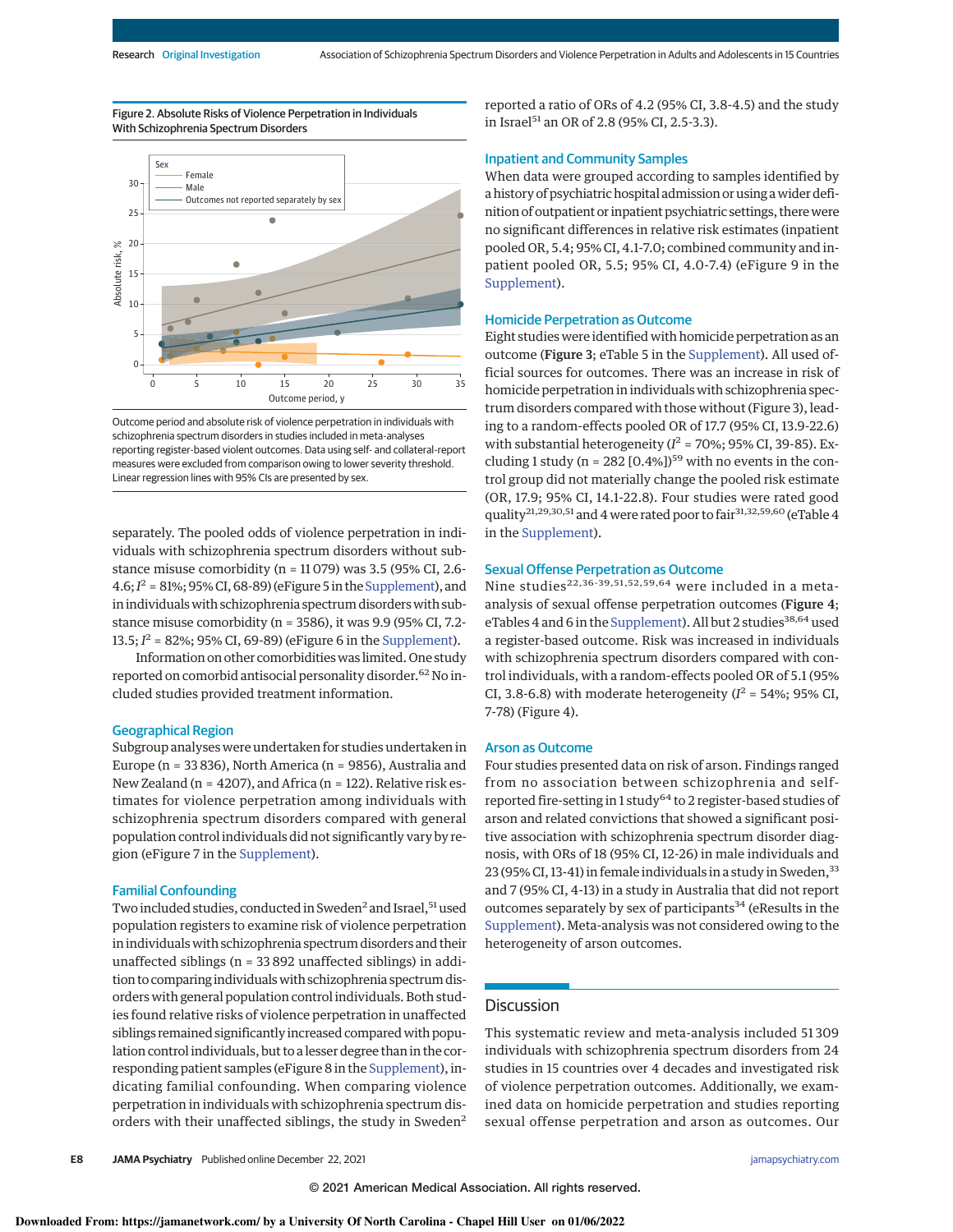### Figure 3. Forest Plot of Association Between Schizophrenia Spectrum Disorders and Homicide Perpetration

|                                                                                                                                          | Individuals with           |       | Control individuals |          |                       | <b>Higher risk</b>        | Higher risk                      |           |
|------------------------------------------------------------------------------------------------------------------------------------------|----------------------------|-------|---------------------|----------|-----------------------|---------------------------|----------------------------------|-----------|
| Study                                                                                                                                    | psychosis<br><b>Events</b> | Total | <b>Events</b>       | Total    | <b>OR</b><br>(95% CI) | in control<br>individuals | in individuals<br>with psychosis |           |
| Male                                                                                                                                     |                            |       |                     |          |                       |                           |                                  | Weight, % |
| Modestin and Ammann, 59 1996                                                                                                             | $\mathbf{1}$               | 282   | $\Omega$            | 282      | $3.0(0.1-74.2)$       |                           |                                  | 0.6       |
|                                                                                                                                          |                            |       |                     |          |                       |                           |                                  |           |
| Wallace et al, 29 1998                                                                                                                   | 11                         | 12233 | 141                 | 1582446  | $10.1(5.5-18.7)$      |                           |                                  | 9.5       |
| Bennett et al, 30 2012                                                                                                                   | 30                         | 54    | 350                 | 2718     | $8.5(4.9-14.6)$       |                           |                                  | 10.8      |
| Random-effects model<br>Heterogeneity: $I^2 = 0\%$ ; $\tau^2 = 0$ ; $P = .71$                                                            |                            | 12569 |                     | 1585446  | $9.0(6.0-13.5)$       |                           |                                  | 20.9      |
| Outcomes not reported separately by sex                                                                                                  |                            |       |                     |          |                       |                           |                                  |           |
| Haller et al, 60 2001                                                                                                                    | 8                          | 1325  | 42                  | 265000   | 38.3 (18.0-81.8)      |                           |                                  | 7.2       |
| Fazel and Grann, <sup>21</sup> 2006                                                                                                      | 171                        | 31135 | 1834                | 7145226  | 21.5 (18.4-25.2)      |                           |                                  | 22.0      |
| Nielssen, 31 2007                                                                                                                        | 70                         | 22032 | 982                 | 5965773  | 19.4 (15.2-24.7)      |                           |                                  | 19.5      |
| Lysell et al, 32 2014                                                                                                                    | 447                        | 722   | 3683                | 43190    | 17.4 (14.9-20.3)      |                           |                                  | 22.1      |
| Fleischman et al, 51 2014                                                                                                                | 8                          | 3187  | 3                   | 12625    | $10.6(2.8-39.9)$      |                           |                                  | 2.9       |
| Random-effects model<br>Heterogeneity: $I^2 = 52\%$ ; $\tau^2 = 0.02$ ; $P = .08$                                                        |                            | 58401 |                     | 13431814 | 19.8 (16.6-23.6)      |                           |                                  | 73.7      |
| Female                                                                                                                                   |                            |       |                     |          |                       |                           |                                  |           |
| Bennett et al, 30 2012                                                                                                                   | 9                          | 20    | 46                  | 2473     | 43.2 (17.1-109.2)     |                           |                                  | 5.3       |
| Random-effects model<br>Heterogeneity: not applicable                                                                                    |                            | 20    |                     | 2473     | 43.2 (17.1-109.2)     |                           |                                  | 5.3       |
| Random-effects model<br>Heterogeneity: $l^2$ = 70%; $\tau^2$ = 0.06, P <.001<br>Test for subgroup differences: $\chi^2$ = 15.79; P <.001 |                            | 70990 |                     | 15019733 | 17.7 (13.9-22.6)      | ொ                         |                                  | 100.0     |
|                                                                                                                                          |                            |       |                     |          |                       | 0.4                       | 10<br>100                        |           |
|                                                                                                                                          |                            |       |                     |          |                       |                           | OR (95% CI)                      |           |

Odds ratio (OR) of homicide perpetration outcomes in individuals with schizophrenia spectrum disorders compared with general population control individuals.

Figure 4. Forest Plot of Association Between Schizophrenia Spectrum Disorders and Sexual Offense Perpetration

|                                                                                                                                             | Psychosis      |       | Controls       |              | 0 <sub>R</sub>   | Higher<br>risk in | Higher<br>risk in |          |           |  |
|---------------------------------------------------------------------------------------------------------------------------------------------|----------------|-------|----------------|--------------|------------------|-------------------|-------------------|----------|-----------|--|
| Study                                                                                                                                       | Events         | Total | Events         | <b>Total</b> | (95% CI)         | controls          | psychosis         |          | Weight, % |  |
| Male                                                                                                                                        |                |       |                |              |                  |                   |                   |          |           |  |
| Ortmann, 52 1981                                                                                                                            | $\Omega$       | 86    | 44             | 11483        | $1.5(0.1-24.3)$  |                   |                   |          | 1.0       |  |
| Modestin and Ammann, 59 1996                                                                                                                | 9              | 282   | $\overline{4}$ | 282          | $2.3(0.7 - 7.5)$ |                   |                   |          | 4.7       |  |
| Wallace et al, <sup>29</sup> 1998                                                                                                           | 31             | 1689  | 12             | 1689         | $2.6(1.3-5.1)$   |                   |                   |          | 10.6      |  |
| Alden et al, 37 2007                                                                                                                        | 47             | 1143  | 1474           | 163727       | $4.7(3.5-6.3)$   |                   |                   |          | 19.6      |  |
| Fazel et al, 39 2007                                                                                                                        | 130            | 181   | 8365           | 28249        | $6.1(4.4-8.4)$   |                   |                   |          | 18.8      |  |
| Random-effects model<br>Heterogeneity: $l^2$ = 45%: $\tau^2$ = 0.06: P = .12                                                                |                | 3381  |                | 205430       | $4.3(3.1-6.1)$   |                   |                   |          | 54.7      |  |
| Outcomes not reported separately by sex                                                                                                     |                |       |                |              |                  |                   |                   |          |           |  |
| Hoertel et al, 38 2012                                                                                                                      | 8              | 342   | 55             | 41484        | 18.0 (8.5-38.2)  |                   |                   |          | 9.2       |  |
| Fleischman et al, 51 2014                                                                                                                   | 112            | 3187  | 101            | 12625        | $4.5(3.4-5.9)$   |                   |                   |          | 20.2      |  |
| Tsigebrhan et al, 64 2014                                                                                                                   | $\overline{4}$ | 92    | $\overline{2}$ | 200          | $4.5(0.8-25.0)$  |                   |                   |          | 2.5       |  |
| Random-effects model<br>Heterogeneity: $I^2 = 84\%$ : $\tau^2 = 0.71$ : $P = .002$                                                          |                | 3621  |                | 54309        | $7.5(2.5-22.2)$  |                   |                   |          | 32.0      |  |
| Female                                                                                                                                      |                |       |                |              |                  |                   |                   |          |           |  |
| Alden et al, 37 2007                                                                                                                        | 3              | 4153  | 19             | 150988       | $5.7(1.7-19.4)$  |                   |                   |          | 4.5       |  |
| Fazel et al, 36 2010                                                                                                                        | $\overline{7}$ | 301   | 86             | 20389        | $5.6(2.6-12.2)$  |                   |                   |          | 8.8       |  |
| Random-effects model<br>Heterogeneity: $I^2 = 0\%$ ; $\tau^2 = 0$ ; $P = .98$                                                               |                | 4454  |                | 171377       | $5.7(2.9-10.9)$  |                   |                   |          | 13.3      |  |
| Random-effects model<br>Heterogeneity: $I^2 = 54\%$ ; $\tau^2 = 0.09$ ; P = 0.02<br>Test for subgroup differences: $\chi^2$ = 1.20; P = .55 |                | 11456 |                | 431116       | $5.1(3.8-6.8)$   | 0.4               |                   | 20<br>10 | 100.0     |  |
|                                                                                                                                             |                |       |                |              |                  |                   | OR (95% CI)       |          |           |  |

Odds ratio (OR) of sexual offense perpetration outcomes in individuals with schizophrenia spectrum disorders compared with general population control individuals.

findings update and extend a previous meta-analysis $^{11}$  in 4 main ways.

First, the study included more than double the number of individuals with schizophrenia spectrum disorders in the meta-

jamapsychiatry.com **(Reprinted) JAMA Psychiatry** Published online December 22, 2021 **E9**

ses that excluded otherwise eligible studies. The improved

analysis of violence perpetration outcomes than the previous meta-analysis. This is despite deploying strict exclusion criteria to avoid double-counting of individuals in pooled analy-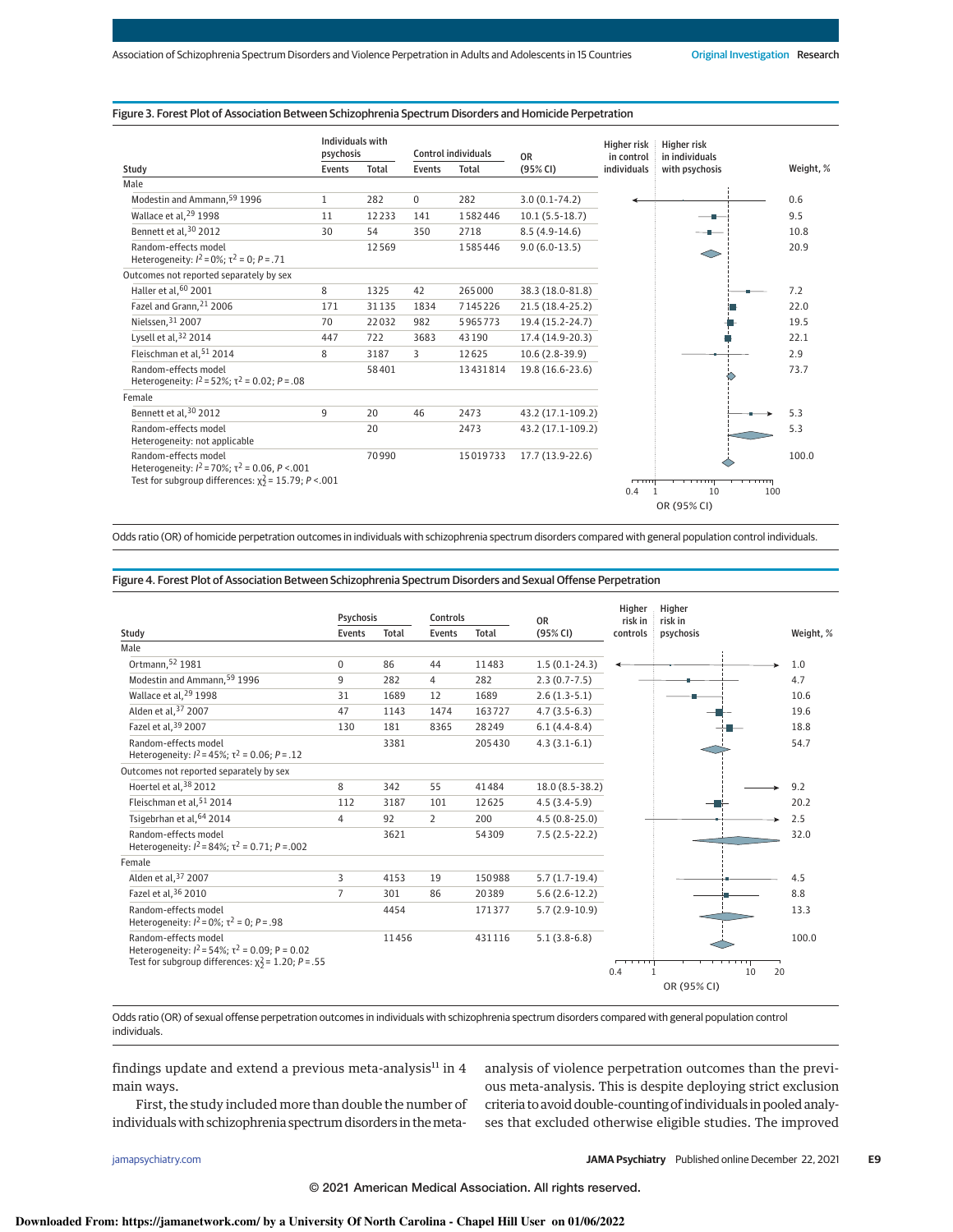precision of the current study is principally owing to the inclusion of 4 large, high-quality register-based studies conducted since the previous review.<sup>2,12,51,61</sup> Despite studies from the last decade contributingmost of the data, estimates for the relative risk of violence perpetration have remained broadly stable based on visual inspection of the forest plots (Figure 1).

Second, we pooled risks of sexual offense perpetration. Primary studies varied as to whether they included sexual offenses in an overall definition of violent offending or provided separate data on these offenses. Although there have been descriptive reviews of associations with sexual offending,<sup>68</sup> to our knowledge this is the first quantitative synthesis. Data on arson and fire-setting were more limited, although 2 register-based studies reported a significant increased association with schizophrenia spectrum disorders.

Third, we summarized information on absolute risks of violent crime perpetration and on the time period overwhich these outcomes occurred. Time periods ranged from 1 to 35 years in register-based studies, and absolute risks varied considerably over time and between sexes. Absolute risks were less than 1 in 20 (or 5%) in female individuals with schizophrenia spectrum disorders and less than 1 in 4 men.

Fourth, large register-based studies undertaken since the original review<sup>11</sup> provided more power to investigate confounding.We replicated in pooled analyses the finding that violence perpetration risk was reduced but remained increased relative to control samples when individuals with substance misuse comorbidity were excluded.<sup>12,51</sup> In individuals with schizophrenia spectrum disorders and substance misuse comorbidity, there was increased odds of around 10-fold compared with general population control individuals, whereas in individuals with noncomorbid schizophrenia spectrum disorders, this was around 3-fold compared with general population control individuals. Additionally, the contribution of familial factors has now been estimated in studies that have compared risks of violence perpetration in individuals with schizophrenia spectrum disorders, their unaffected siblings, and general population control individuals. These investigations reported residual risk among unaffected siblings and therefore some familial confounding, but risk remains elevated among affected individuals compared with their unaffected siblings.<sup>2,51</sup>The latter finding further confirms the independent association between schizophrenia and violence perpetration.

There are several implications of our findings for clinical services and future research. In clinical settings, risks in absolute terms, particularly in young men, are typically high enough to be considered of routine clinical importance to prevent. This is reflected to a limited extent in clinical guidelines, but guidance on assessing and managing risk could be improved.<sup>69</sup> Likewise, the importance of comorbid substance misuse has been further highlighted, reinforcing the need to prioritize the assessment and treatment of comorbid substance misuse disorders in clinical services. The applicability of findings to a particular clinical setting is a limitation of pooling data from individuals at different stages of illness and treatment in a variety of geographical and health care settings. However, the amount of data included has allowed for exploration of some relevant factors, such as variation by region, patient samples, and substancemisuse comorbidity. This improves the ability of clinicians to consider the extent towhich findings may apply to their practice.

This replication of relative risk estimates for violence perpetration with the inclusion of larger data sets suggests that further small studies of the relative risk of violence in schizophrenia are not priorities. Future epidemiological research could focus on specific offenses or outcomes, such as sexual offenses and arson. Violence perpetration as an outcome is necessarily broad, but there may be important differences in clinical and risk profiles between more specific violence perpetration outcomes.

This meta-analysis found robust associations between schizophrenia spectrum disorders and violence perpetration, but did not answer the question of the nature of causal pathways and whether they are present. Empirical studies have suggested that symptoms such as persecutory delusions may be causally linked to violence.<sup>70</sup> The current study found that the association between schizophrenia spectrum disorders and violence perpetration remained, albeit with reduced estimates, after adjusting for substance misuse and familial confounders, which can exist on the causal pathway and explain a proportion of the association. However, other background, psychiatric, and socioeconomic factors unaccounted for in these pooled analyses can contribute to this pathway, and there is research in support of early conduct problems,<sup>71</sup> adverse childhood experiences, $72$  and economic disadvantage. $73$  Large prospective studies are needed to further evaluate causality.<sup>74</sup> For clinicians, the multifactorial association means that a key priority should be to refine approaches to individualized risk assessment and management. Scalable prediction tools offer one way to translate contemporary knowledge on risk factors (including sociodemographic, familial, and treatment factors) into clinical practice and achieve a more stratified approach to assessing and managing clinical needs around violence risk.<sup>75</sup>

There was little information on treatment effects. There is evidence from pharmacoepidemiological studies that antipsychotics can reduce violence perpetration outcomes.76-79 This needs confirmation in randomized trials, and violence perpetration should be a routine outcome in effectiveness trials of pharmacological and nonpharmacological interventions. One question is how risk of violence perpetration in individuals with schizophrenia spectrum disorders treated with antipsychotic medication compares with that risk in general population samples. One population study in Sweden found rates of violent offenses of 33 per 1000 person-years during treatment with olanzapine compared with 96 offenses per 1000 person-years prior to treatment.<sup>77</sup> To what extent these treatment effects bring rates of violence perpetration down toward baseline population levels requires comparison with matched groups.

#### Limitations

This study has limitations. Most data in pooled analyses used register-based violence perpetration outcomes, which offer advantages over self- or informant-rated measures in that they objectively cross a severity threshold for clinical relevance and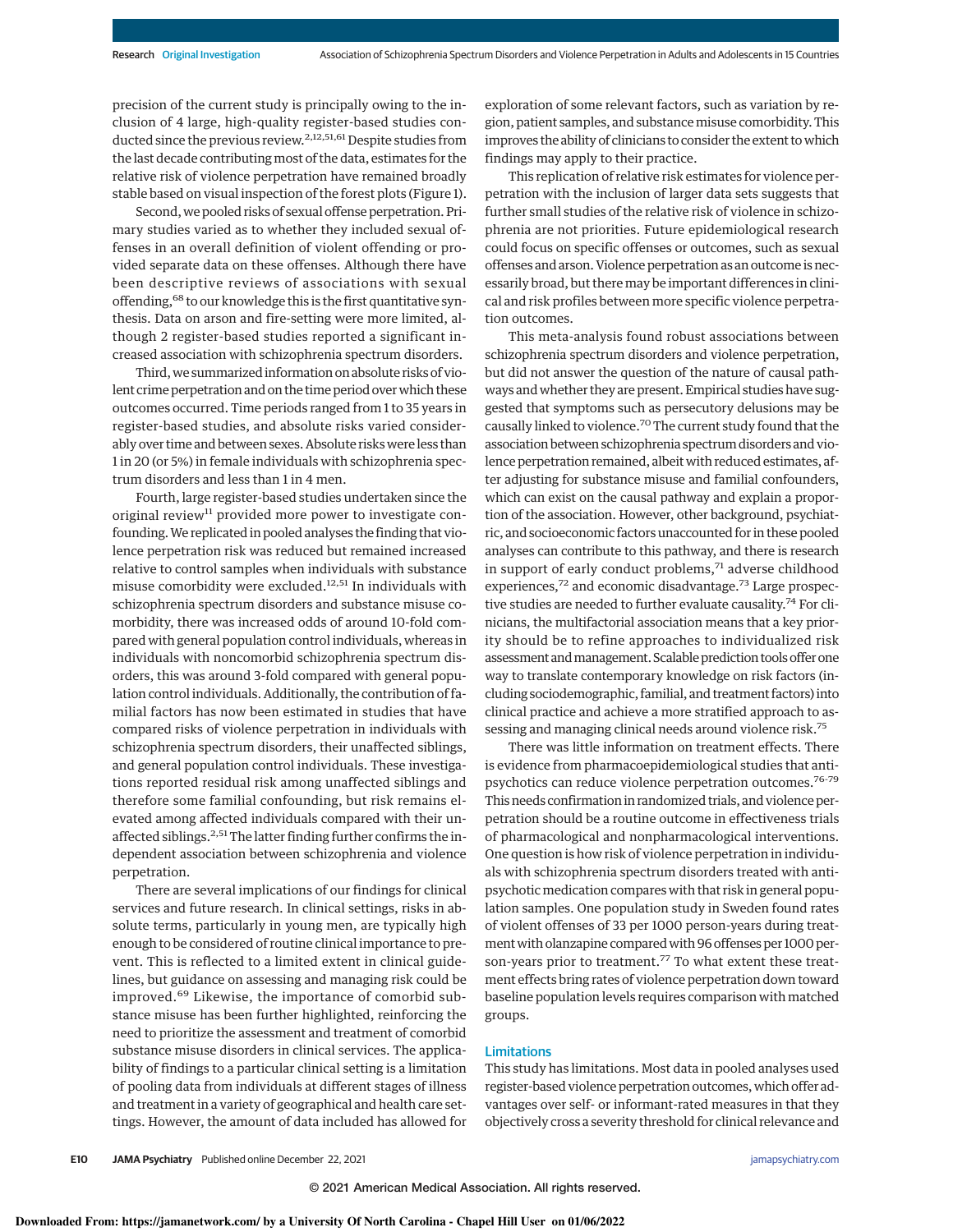resource implications, do not rely on ongoing contact with health services, and avoid interrater variability and recall bias. A limitation is to what extent these measures may be confounded by differential treatment of individuals with mental disorders by the justice system. However, a study examining the Dunedin cohort found that associations with mental disorders were similar when using self- or informant-report and official court records, suggesting that the degree of underreporting is similar in individuals with schizophrenia spectrum disorders and control individuals when using either outcome.<sup>66</sup> In terms of other limitations, only 3 studies presented information on experiencing interpersonal violence<sup>61,62,64</sup> and 1 on the contribution of childhood trauma.<sup>62</sup> The importance of the overlap between risk of experiencing violence and perpetrating violence is increasingly recognized.3,61,80 Further, although analyses did not reveal significant differences in risk estimates when studies were grouped by quality, variation between studies in the level of matching of comparison groups is an additional consideration to explain heterogeneity, as this was only partially captured by the quality rating. A study of more than half a million individuals using population registers in Denmark replicated findings of increased risk of violence perpetration in individuals with schizophrenia spectrum disorders (with incident rate ratios of 6 in men and 18 in women),<sup>81</sup> but could not be included in pooled analyses because the study lacked the necessary tabular data.

## **Conclusions**

This review has quantitatively summarized the association between schizophrenia spectrum disorders and violence perpetration outcomes. Prevention of violence perpetration should be a target for clinical services that assess and treat individuals with these disorders. New work should consider preventive approaches, including the improvement of the clinical assessment of risk and targeted resource allocation to treat modifiable factors. Violence perpetration outcomes should be routinely collected in studies of the effectiveness of clinical services and therapeutic interventions.

#### ARTICLE INFORMATION

**Accepted for Publication:** November 1, 2021. **Published Online:** December 22, 2021.

doi:10.1001/jamapsychiatry.2021.3721

**Author Contributions:** Dr Whiting had full access to all the data in the study and takes responsibility for the integrity of the data and the accuracy of the data analysis.

Concept and design: All authors. Acquisition, analysis, or interpretation of data: Whiting, Gulati, Fazel. Drafting of the manuscript: All authors. Critical revision of the manuscript for important intellectual content: All authors. Statistical analysis: Whiting. Obtained funding: Fazel. Supervision: Fazel.

**Conflict of Interest Disclosures:** None reported.

**Funding/Support:** Dr Whiting is funded by the National Institute for Health Research (DRF-2018-11-ST2-069). Dr Geddes is supported by the National Institute for Health Research Oxford Health Biomedical Research Centre. Dr Fazel is funded by the Wellcome Trust (202836/Z/16/Z).

**Role of the Funder/Sponsor:** The funders had no role in the design and conduct of the study; collection, management, analysis, and interpretation of the data; preparation, review, or approval of the manuscript; and decision to submit the manuscript for publication.

**Disclaimer:** The views expressed in this article are those of the authors and not necessarily those of the National Institute for Health Research, or the Department of Health and Social Care.

**Additional Contributions:** We thank Hygiea Casiano, MD (Department of Psychiatry, University of Manitoba, Winnipeg, Manitoba, Canada), Charlotte Hanlon, PhD (Department of Psychiatry, Addis Ababa University, Addis Ababa, Ethiopia), Ruth Tsigebrhan, MD (Department of Psychiatry, Addis Ababa University), and Nomi Werbeloff-Becker, PhD (Department of Psychiatry, Sheba Medical Center, Tel-Hashomer, Israel), for

providing additional information from their studies. None of the contributors were compensated for their work.

#### **REFERENCES**

**1**. Hor K, Taylor M. Suicide and schizophrenia: a systematic review of rates and risk factors. J Psychopharmacol. 2010;24(4\_suppl):81-90. doi:10.1177/1359786810385490

**2**. Fazel S, Wolf A, Palm C, Lichtenstein P. Violent crime, suicide, and premature mortality in patients with schizophrenia and related disorders: a 38-year total population study in Sweden. Lancet Psychiatry. 2014;1(1):44-54. doi:10.1016/S2215-0366(14) 70223-8

**3**. Sariaslan A, Arseneault L, Larsson H, Lichtenstein P, Fazel S. Risk of subjection to violence and perpetration of violence in persons with psychiatric disorders in Sweden. JAMA Psychiatry. 2020;77(4):359-367. doi:10.1001/ jamapsychiatry.2019.4275

**4**. Yee N, Matheson S, Korobanova D, et al. A meta-analysis of the relationship between psychosis and any type of criminal offending, in both men and women. Schizophr Res. 2020;220: 16-24. doi:10.1016/j.schres.2020.04.009

**5**. Immonen J, Jääskeläinen E, Korpela H, Miettunen J. Age at onset and the outcomes of schizophrenia: a systematic review and meta-analysis. Early Interv Psychiatry. 2017;11(6): 453-460. doi:10.1111/eip.12412

**6**. Lok P, Dijk S. Violence and mental illness: five minutes with…Seena Fazel. BMJ. 2019;366:l5199. doi:10.1136/bmj.l5199

**7**. US Department of Justice Federal Bureau of Investigation. A study of pre-attack behaviors of active shooters in the United States between 2000-2013. Accessed September 15, 2021. https:// www.fbi.gov/file-repository/pre-attack-behaviorsof-active-shooters-in-us-2000-2013.pdf/view? mod=article\_inline

**8**. Varshney M, Mahapatra A, Krishnan V, Gupta R, Deb KS. Violence and mental illness: what is the

true story? J Epidemiol Community Health. 2016;70 (3):223-225. doi:10.1136/jech-2015-205546

**9**. World Health Organization. Global Status Report on Violence Prevention 2014. Accessed September 15, 2021. https://www.who.int/publications/i/item/ 9789241564793

**10**. Senior M, Fazel S, Tsiachristas A. The economic impact of violence perpetration in severe mental illness: a retrospective, prevalence-based analysis in England and Wales. Lancet Public Health. 2020;5 (2):e99-e106. doi:10.1016/S2468-2667(19)30245-2

**11**. Fazel S, Gulati G, Linsell L, Geddes JR, Grann M. Schizophrenia and violence: systematic review and meta-analysis. PLoS Med. 2009;6(8):e1000120. doi:10.1371/journal.pmed.1000120

**12**. Short T, Thomas S, Mullen P, Ogloff JR. Comparing violence in schizophrenia patients with and without comorbid substance-use disorders to community controls. Acta Psychiatr Scand. 2013; 128(4):306-313. doi:10.1111/acps.12066

**13**. Nederlof AF, Muris P, Hovens JE. The epidemiology of violent behavior in patients with a psychotic disorder: a systematic review of studies since 1980. Aggress Violent Behav. 2013;18(1):183- 189. doi:10.1016/j.avb.2012.11.018

**14**. Lamsma J, Harte JM. Violence in psychosis: conceptualizing its causal relationship with risk factors. Aggress Violent Behav. 2015;24:75-82. doi:10.1016/j.avb.2015.05.003

**15**. Moher D, Liberati A, Tetzlaff J, Altman DG; PRISMA Group. Preferred reporting items for systematic reviews and meta-analyses: the PRISMA statement. PLoS Med. 2009;6(7):e1000097. doi:10.1371/journal.pmed.1000097

**16**. Stroup DF, Berlin JA, Morton SC, et al; Meta-analysis Of Observational Studies in Epidemiology (MOOSE) group. Meta-analysis of observational studies in epidemiology: a proposal for reporting.JAMA. 2000;283(15):2008-2012. doi:10.1001/jama.283.15.2008

**17**. Wells GA, Shea B, O'Connell D, et al. The Newcastle-Ottawa Scale (NOS) for assessing the quality of nonrandomised studies in meta-analyses.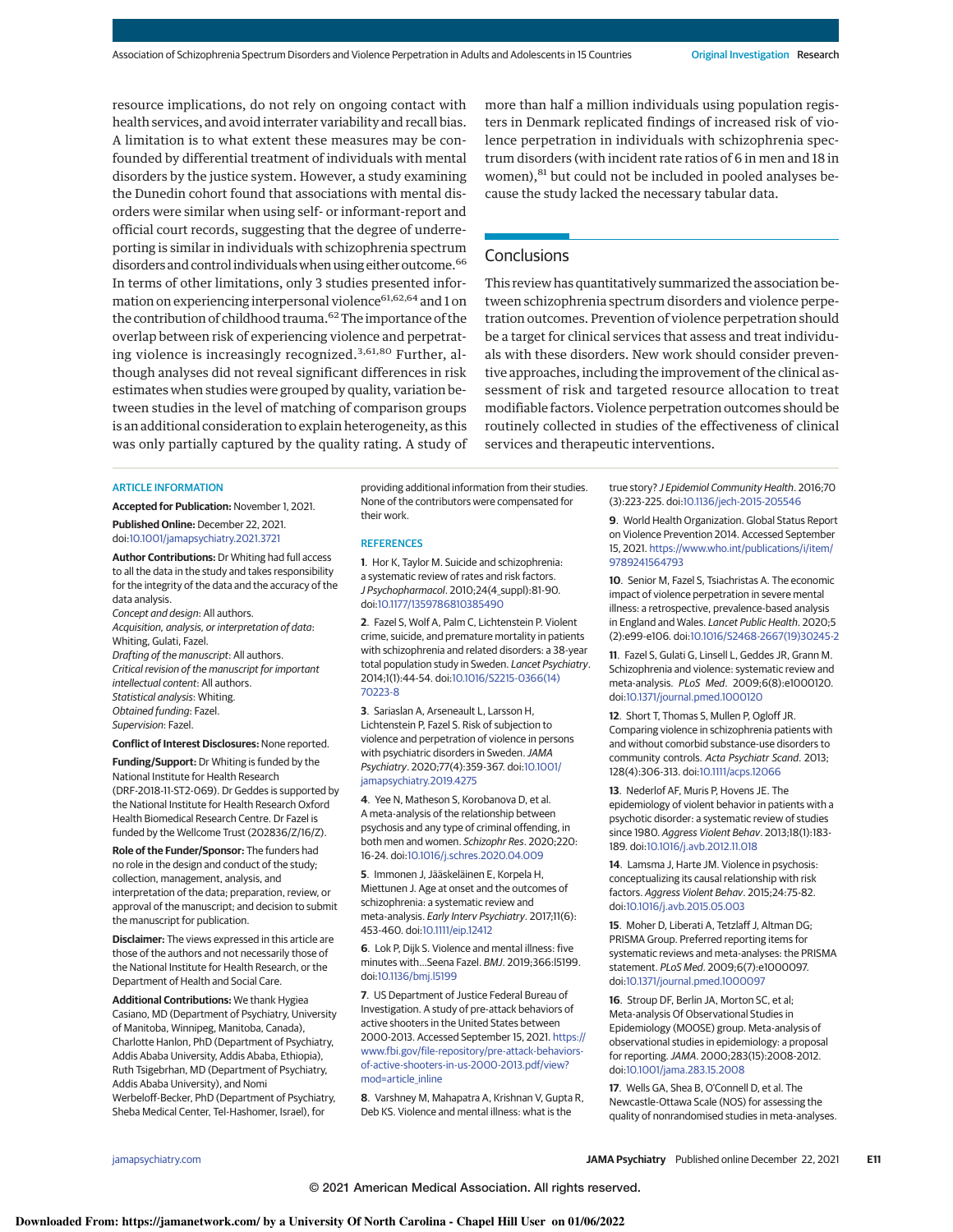#### Accessed April 15, 2021. http://www.ohri.ca/ programs/clinical\_epidemiology/oxford.asp

**18**. Moher D, Tsertsvadze A, Tricco AC, et al. When and how to update systematic reviews. Cochrane Database Syst Rev. 2008;(1):MR000023. doi:10.1002/14651858.MR000023.pub3

**19**. Moher D, Tsertsvadze A. Systematic reviews: when is an update an update? Lancet. 2006;367 (9514):881-883. doi:10.1016/S0140-6736(06) 68358-X

**20**. Fazel S, Långström N, Hjern A, Grann M, Lichtenstein P. Schizophrenia, substance abuse, and violent crime.JAMA. 2009;301(19):2016-2023. doi:10.1001/jama.2009.675

**21**. Fazel S, Grann M. The population impact of severe mental illness on violent crime. Am J Psychiatry. 2006;163(8):1397-1403. doi:10.1176/ajp. 2006.163.8.1397

**22**. Wallace C, Mullen PE, Burgess P. Criminal offending in schizophrenia over a 25-year period marked by deinstitutionalization and increasing prevalence of comorbid substance use disorders. Am J Psychiatry. 2004;161(4):716-727. doi:10.1176/ appi.ajp.161.4.716

**23**. Eriksson A. Schizophrenia and Criminal Offending—Risk Factors and the Role of Treatment. Dissertation. Karolinska Institutet Stockholm; 2008. https://openarchive.ki.se/xmlui/bitstream/ handle/10616/38625/thesis.pdf?sequence=1& isAllowed=y

**24**. Sariaslan A, Larsson H, Fazel S. Genetic and environmental determinants of violence risk in psychotic disorders: a multivariate quantitative genetic study of 1.8 million Swedish twins and siblings. Mol Psychiatry. 2016;21(9):1251-1256. doi:10.1038/mp.2015.184

**25**. Kuja-Halkola R, Pawitan Y, D'Onofrio BM, Långström N, Lichtenstein P. Advancing paternal age and offspring violent offending: a sibling-comparison study. Dev Psychopathol. 2012;24(3):739-753. doi:10.1017/ S095457941200034X

**26**. Moberg T, Stenbacka M, Tengström A, Jönsson EG, Nordström P, Jokinen J. Psychiatric and neurological disorders in late adolescence and risk of convictions for violent crime in men. BMC Psychiatry. 2015;15:299. doi:10.1186/s12888-015- 0683-7

**27**. Okuda M, Olfson M, Wang S, Rubio JM, Xu Y, Blanco C. Correlates of intimate partner violence perpetration: results from a national epidemiologic survey.J Trauma Stress. 2015;28(1):49-56. doi:10.1002/jts.21986

**28**. Lysell H, Dahlin M, Långström N, Lichtenstein P, Runeson B. Killing the mother of one's child: psychiatric risk factors among male perpetrators and offspring health consequences. J Clin Psychiatry. 2016;77(3):342-347. doi:10.4088/JCP.15m09564

**29**. Wallace C, Mullen P, Burgess P, Palmer S, Ruschena D, Browne C. Serious criminal offending and mental disorder. case linkage study. Br J Psychiatry. 1998;172(6):477-484. doi:10.1192/bjp.172. 6.477

**30**. Bennett D, Ogloff J, Mullen P, Thomas S. A study of psychotic disorders among female homicide offenders. Psychol Crime Law. 2012;18(3): 231-243. doi:10.1080/10683161003752311

**31**. Nielssen OB, Westmore BD, Large MM, Hayes RA. Homicide during psychotic illness in New South Wales between 1993 and 2002. Med J Aust. 2007; 186(6):301-304. doi:10.5694/j.1326-5377.2007. tb00905.x

**32**. Lysell H, Runeson B, Lichtenstein P, Långström N. Risk factors for filicide and homicide: 36-year national matched cohort study.J Clin Psychiatry. 2014;75(2):127-132. doi:10.4088/JCP.13m08372

**33**. Anwar S, Långström N, Grann M, Fazel S. Is arson the crime most strongly associated with psychosis? a national case-control study of arson risk in schizophrenia and other psychoses. Schizophr Bull. 2011;37(3):580-586. doi:10.1093/ schbul/sbp098

**34**. Ducat L, Ogloff JR, McEwan T. Mental illness and psychiatric treatment amongst firesetters, other offenders and the general community. Aust N Z J Psychiatry. 2013;47(10):945-953. doi:10.1177/ 0004867413492223

**35**. Hoertel N, Le Strat Y, Schuster J-P, Limosin F. Gender differences in firesetting: results from the national epidemiologic survey on alcohol and related conditions (NESARC). Psychiatry Res. 2011; 190(2-3):352-358. doi:10.1016/j.psychres.2011.05.045

**36**. Fazel S, Sjöstedt G, Grann M, Långström N. Sexual offending in women and psychiatric disorder: a national case-control study. Arch Sex Behav. 2010;39(1):161-167. doi:10.1007/s10508-008- 9375-4

**37**. Alden A, Brennan P, Hodgins S, Mednick S. Psychotic disorders and sex offending in a Danish birth cohort. Arch Gen Psychiatry. 2007;64(11):1251- 1258. doi:10.1001/archpsyc.64.11.1251

**38**. Hoertel N, Le Strat Y, Schuster JP, Limosin F. Sexual assaulters in the United States: prevalence and psychiatric correlates in a national sample. Arch Sex Behav. 2012;41(6):1379-1387. doi:10.1007/ s10508-012-9943-5

**39**. Fazel S, Sjöstedt G, Långström N, Grann M. Severe mental illness and risk of sexual offending in men: a case-control study based on Swedish national registers. J Clin Psychiatry. 2007;68(4): 588-596. doi:10.4088/JCP.v68n0415

**40**. R Core Team. R: a language and environment for statistical computing. Vienna ARFfSC, 2019 https://www.R-project.org/

**41**. Balduzzi S, Rücker G, Schwarzer G. How to perform a meta-analysis with R: a practical tutorial. Evid Based Ment Health. 2019;22(4):153-160. doi:10.1136/ebmental-2019-300117

**42**. Elbogen EB, Johnson SC. The intricate link between violence and mental disorder: results from the National Epidemiologic Survey on Alcohol and Related Conditions. Arch Gen Psychiatry. 2009;66 (2):152-161. doi:10.1001/archgenpsychiatry.2008.537

**43**. Monahan J. Reducing violence risk. In: Hodgins S, ed. Violence Among the Mentally Ill. Springer; 2000:19-34. doi:10.1007/978-94-011-4130-7\_2

**44**. Corrigan PW, Watson AC. Findings from the National Comorbidity Survey on the frequency of violent behavior in individuals with psychiatric disorders. Psychiatry Res. 2005;136(2-3):153-162. doi:10.1016/j.psychres.2005.06.005

**45**. Swanson JW, Holzer CE III, Ganju VK, Jono RT. Violence and psychiatric disorder in the community: evidence from the Epidemiologic Catchment Area surveys. Hosp Community Psychiatry. 1990;41(7): 761-770. doi:10.1176/ps.41.7.761

**46**. Sosowsky L. Explaining the increased arrest rate among mental patients: a cautionary note. Am J Psychiatry. 1980;137(12):1602-1605. doi:10.1176/ ajp.137.12.1602

**47**. Eriksson A, Romelsjö A, Stenbacka M, Tengström A. Early risk factors for criminal offending in schizophrenia: a 35-year longitudinal cohort study. Soc Psychiatry Psychiatr Epidemiol. 2011;46(9):925-932. doi:10.1007/s00127-010- 0262-7

**48**. Lindqvist P, Allebeck P. Schizophrenia and crime. a longitudinal follow-up of 644 schizophrenics in Stockholm. Br J Psychiatry. 1990; 157:345-350. doi:10.1192/bjp.157.3.345

**49**. Stueve A, Link BG. Violence and psychiatric disorders: results from an epidemiological study of young adults in Israel. Psychiatr Q. 1997;68(4):327- 342. doi:10.1023/A:1025443014158

**50**. Stueve A, Link BG. Gender differences in the relationship between mental illness and violence: evidence from a community-based epidemiological study in Israel. Soc Psychiatry Psychiatr Epidemiol. 1998;33(1)(suppl 1):S61-S67. doi:10.1007/ s001270050211

**51**. Fleischman A, Werbeloff N, Yoffe R, Davidson M, Weiser M. Schizophrenia and violent crime: a population-based study. Psychol Med. 2014;44 (14):3051-3057. doi:10.1017/S0033291714000695

**52**. Ortmann J. Psykisk Afvigelse Og Kriminel Adfærd: En Undersøgelse Af 11.533 Mænd Født I 1953 I Det Metropolitane Område København. Justitsministerie; 1981.

**53**. Brennan PA, Mednick SA, Hodgins S. Major mental disorders and criminal violence in a Danish birth cohort. Arch Gen Psychiatry. 2000;57(5):494- 500. doi:10.1001/archpsyc.57.5.494

**54**. Tiihonen J, Isohanni M, Räsänen P, Koiranen M, Moring J. Specific major mental disorders and criminality: a 26-year prospective study of the 1966 northern Finland birth cohort. Am J Psychiatry. 1997;154(6):840-845. doi:10.1176/ajp.154.6.840

**55**. Räsänen P, Tiihonen J, Isohanni M, Rantakallio P, Lehtonen J, Moring J. Schizophrenia, alcohol abuse, and violent behavior: a 26-year followup study of an unselected birth cohort. Schizophr Bull. 1998;24(3):437-441. doi:10.1093/oxfordjournals. schbul.a033338

**56**. Elonheimo H, Niemelä S, Parkkola K, et al. Police-registered offenses and psychiatric disorders among young males: the Finnish "from a boy to a man" birth cohort study. Soc Psychiatry Psychiatr Epidemiol. 2007;42(6):477-484. doi:10.1007/s00127- 007-0192-1

**57**. Modestin J, Ammann R. Mental disorders and criminal behaviour. Br J Psychiatry. 1995;166(5): 667-675. doi:10.1192/bjp.166.5.667

**58**. Modestin J, Wuermle O. Criminality in men with major mental disorder with and without comorbid substance abuse. Psychiatry Clin Neurosci. 2005;59 (1):25-29. doi:10.1111/j.1440-1819.2005.01327.x

**59**. Modestin J, Ammann R. Mental disorder and criminality: male schizophrenia. Schizophr Bull. 1996;22(1):69-82. doi:10.1093/schbul/22.1.69

**60**. Haller R, Kemmler G, Kocsis E, Maetzler W, Prunlechner R, Hinterhuber H. Schizophrenia and violence. results of a comprehensive inquiry in an Austrian providence. Article in German. Nervenarzt. 2001;72(11):859-866. doi:10.1007/s001150170020